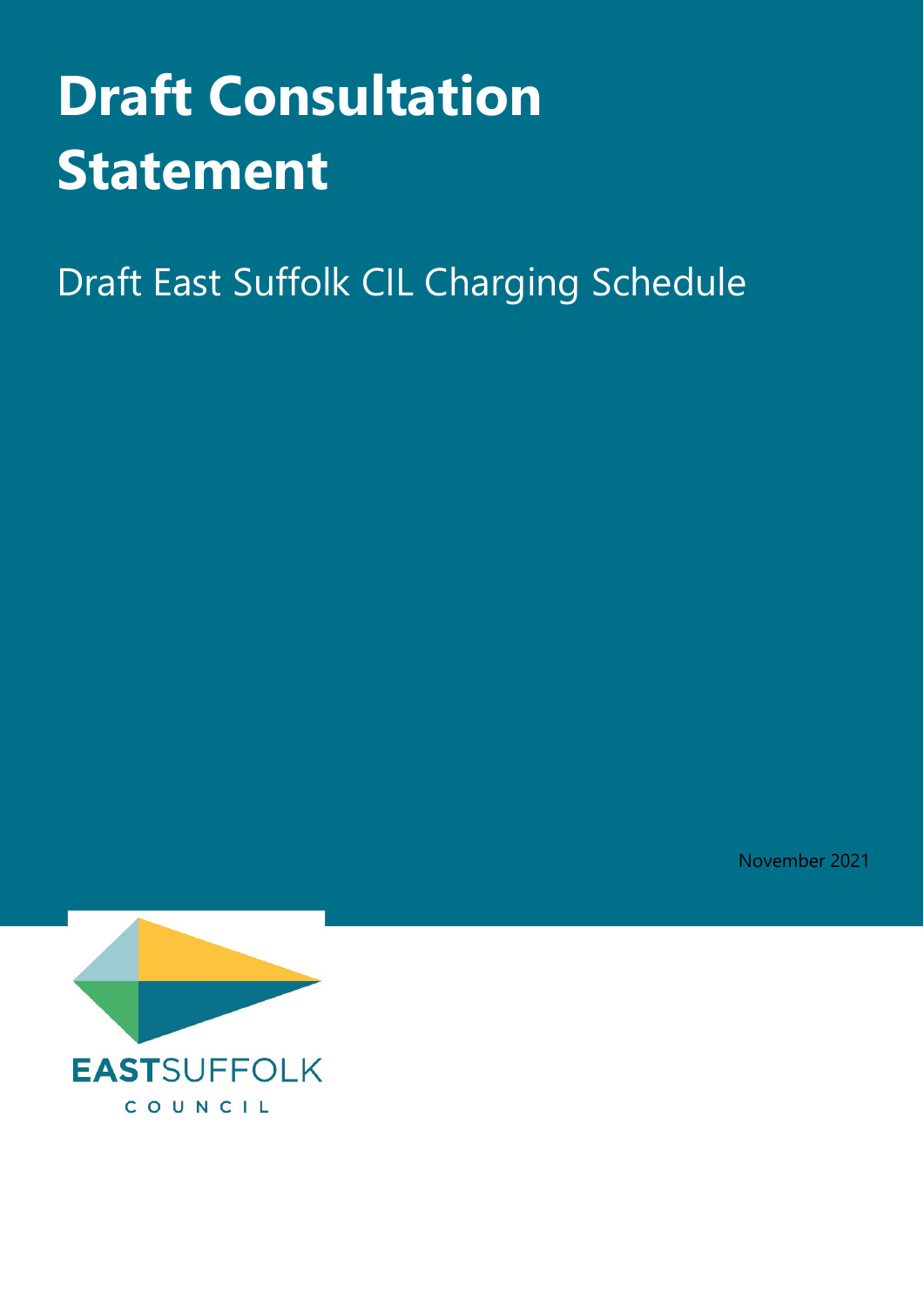# Contents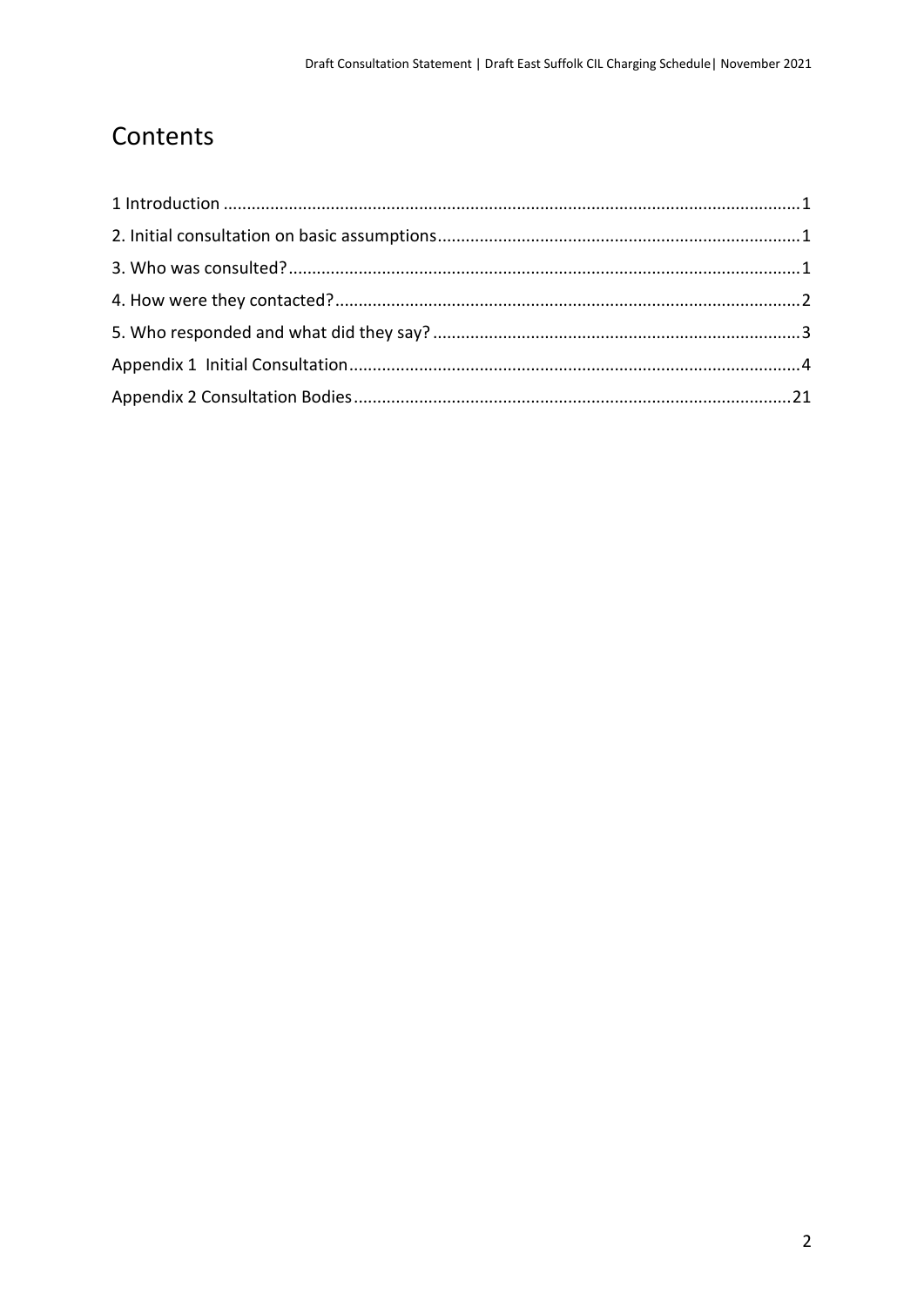# <span id="page-2-0"></span>1 Introduction

The Draft East Suffolk Charging Schedule sets out East Suffolk Council's rates of Community Infrastructure Levy (CIL) that are proposed to be charged on most types of new development in the area, replacing the two current Charging Schedules for Waveney and Suffolk Coastal. The Council is the Charging Authority for the entire District, excluding the area covered by the Broads Authority. The money raised from the charge will be used to pay for infrastructure to support development in the District.

This Draft Consultation Statement has been produced under Part 11 of the Planning Act 2008 and the Community infrastructure Levy Regulation 2010 (as amended). The Council's approach to engagement in the preparation of the Draft East Suffolk CIL Charging Schedule is set out in the adopted Statement of Community Involvement<sup>[1](#page-2-3)</sup>.

This document will be updated following the formal consultation on the draft CIL Charging Schedule in late 2021 to reflect the representations made (and the Council's responses to those representations).

## <span id="page-2-1"></span>2. Initial consultation on basic assumptions

A (non-formal) consultation on basic assumptions for the Draft East Suffolk CIL Charging Schedule was held between 15th March and 26th April 2021. Consultation on the Council's draft Instalment Policy also took place at the same time.

Details of this consultation process are set out below.

## <span id="page-2-2"></span>3. Who was consulted?

The following organisations and groups were consulted during the preparation of the Draft CIL Charging Schedule:

- East Suffolk Councillors
- Norfolk and Suffolk County Councils
- The Broads Authority
- Suffolk District and Borough Councils, Great Yarmouth Borough Council, South Norfolk District Council and the Greater Norwich Local Plan Team

<span id="page-2-3"></span><sup>1</sup> How to get Involved in Local Planning – [Statement of Community Involvement \(April 2021\)](https://www.eastsuffolk.gov.uk/assets/Planning/Planning-Policy-and-Local-Plans/Statement-of-Community-Involvement/Statement-of-Community-Involvement.pdf)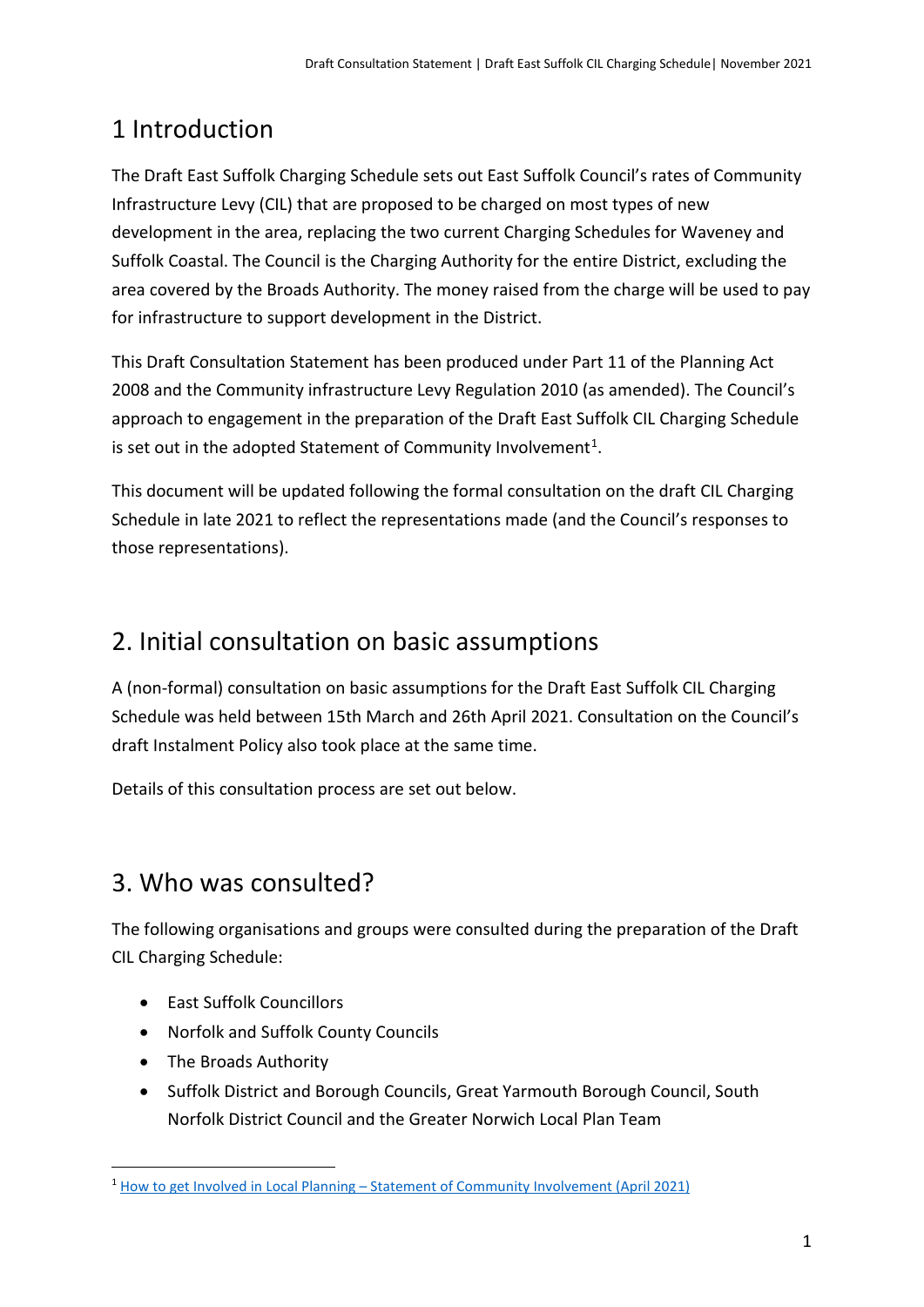- Town and Parish Councils
- Town and Parish Councils adjacent to East Suffolk
- Neighbourhood Planning Groups
- Housing Groups, Societies and Associations
- Business Associations and Chambers of Commerce
- Civic societies
- Historical and preservation societies
- Ipswich and East Suffolk CCG and West Suffolk CCG
- Norfolk and Suffolk Constabularies
- Energy companies (EDF, N Power and UK Power Networks)
- Water companies (Anglian Water and Essex and Suffolk Water)
- Natural England
- Environment Agency
- Historic England
- Architects, Design Practices, Planning Consultancies, estate agents, developers, landowners, and businesses who have requested to be on the planning consultation mailing list
- Members of the public who have requested to be on the planning consultation mailing list

(Further details in Appendix 2.)

### <span id="page-3-0"></span>4. How were they contacted?

The initial consultation ran from  $15<sup>th</sup>$  March and  $26<sup>th</sup>$  April 2021 and the consultation documents were made available on the East Suffolk Council website via the page below:

#### <https://eastsuffolk.inconsult.uk/CILCS21/consultationHome>

The consultation was advertised on the Council's website and social media. A questionnaire providing some background to the consultation and asking a series of questions, was published on the Council's website. Elected members, Council Councils, District and Borough Councils, Town and Parish, and interested groups and individuals referred to above were notified by emails or post.

Hard copies of the document were also made available free of charge by post for those unable to access them online by contacting the Planning Policy and Delivery team as the usual locations for viewing documents were closed to the public, due to the pandemic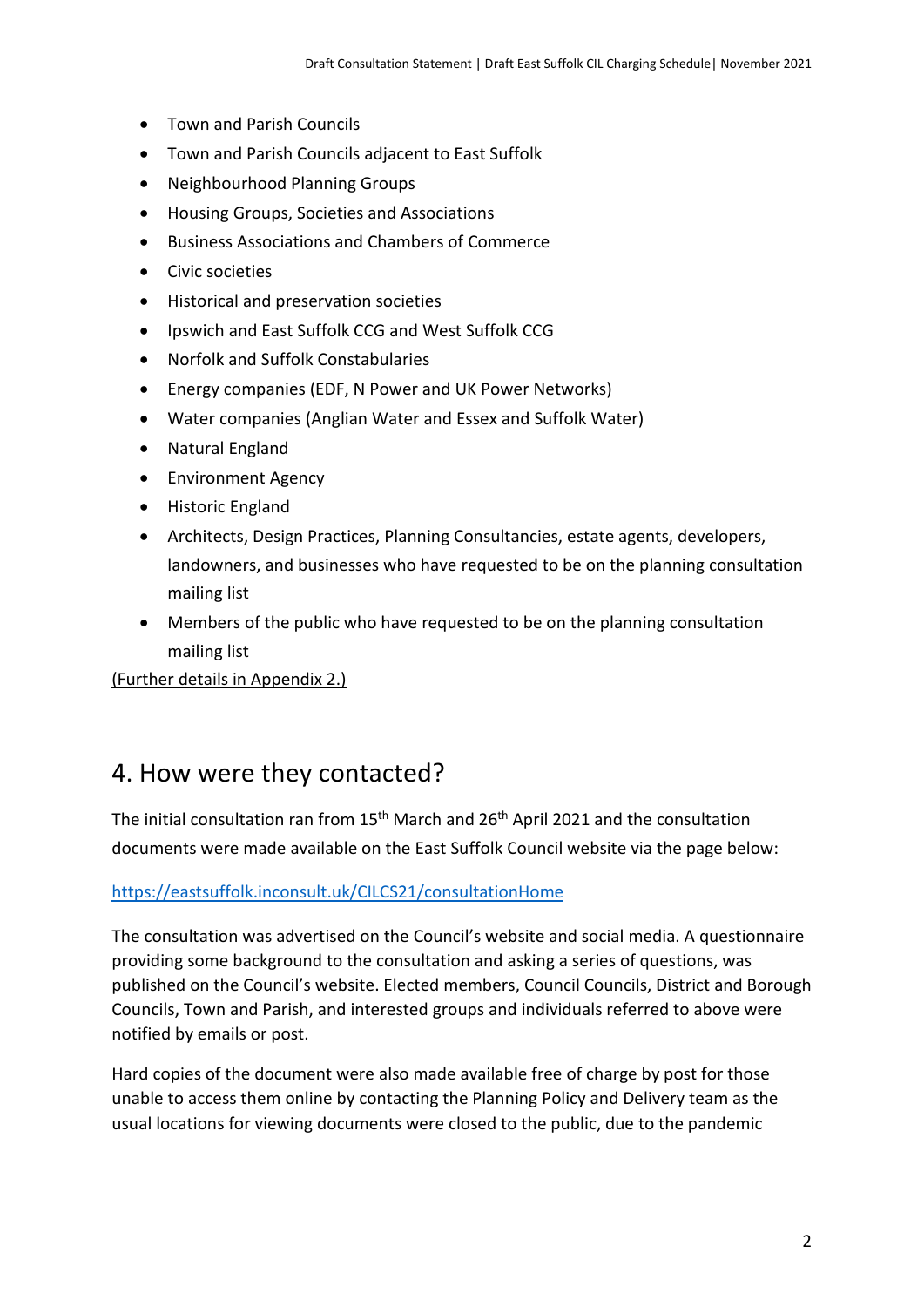The East Suffolk CIL Charging Schedule consultation was presented at East Suffolk Council's Developer Forum meeting on 15<sup>th</sup> April 2021. The presentation included information on the preparation of the CIL Charging Schedule, details of the key assumptions for the CIL Charging Schedule, links to the consultation documents and an opportunity for questions and discussion. In addition, Council officers gave presentations to two East Suffolk Council Parish Council Forums in April 2021.

## <span id="page-4-0"></span>5. Who responded and what did they say?

In total 10 individuals and organisations responded to the consultation on the CIL Charging Schedule and 3 responded to the CIL Instalment Policy. The individual responses are summarised in Appendix 1, along with a description of how the comments have been addressed. The full responses can be viewed online via the link below:

#### <https://eastsuffolk.inconsult.uk/CILCS21/listRespondents>

In addition, Council officers later held a meeting (in two parts) with Park Properties and Artisan PPS (agent for Landex) to better understand the contents of their representations.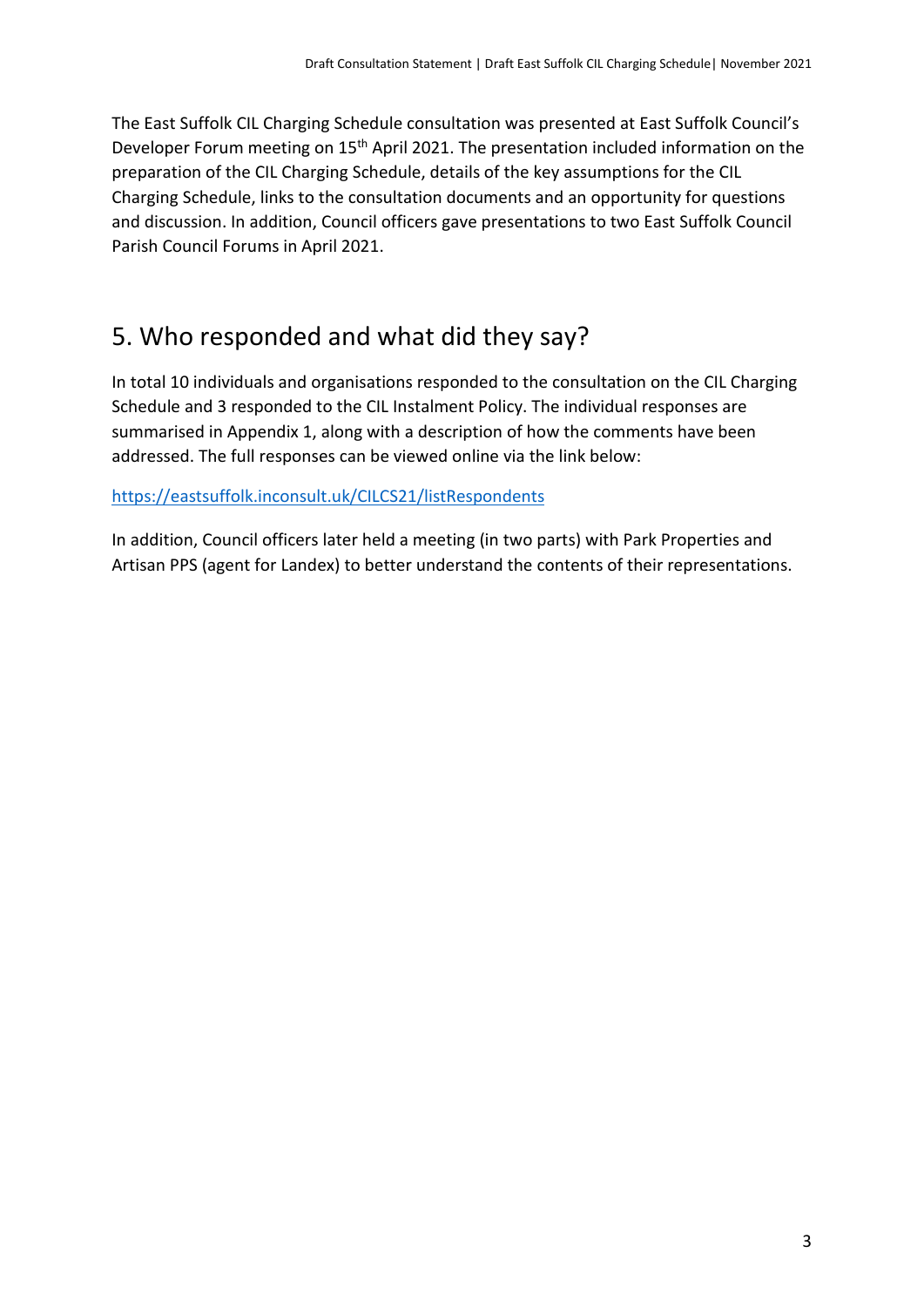# Appendix 1 – Initial Consultation

The table below lists the main issues raised in the consultation responses, the Council's response and how they informed the preparation of the draft CIL Charging Schedule (and draft CIL Instalment Policy)

<span id="page-5-0"></span>

| Respondent                                                                       | <b>Summary of representation</b>                                                                                                                                                                                                                                                                                                                           | Officer comment and any actions arising                                                                                                                                                                                                                                                                                                                                                                                                                                                                                                                                                                                                                                                 |
|----------------------------------------------------------------------------------|------------------------------------------------------------------------------------------------------------------------------------------------------------------------------------------------------------------------------------------------------------------------------------------------------------------------------------------------------------|-----------------------------------------------------------------------------------------------------------------------------------------------------------------------------------------------------------------------------------------------------------------------------------------------------------------------------------------------------------------------------------------------------------------------------------------------------------------------------------------------------------------------------------------------------------------------------------------------------------------------------------------------------------------------------------------|
| <b>Bidwells (Darren</b><br>Cogman) on behalf of<br>Trinity College,<br>Cambridge | Questions why a typology approach has been applied to sites under<br>360 units (non-strategic) as they believe that, in accordance with<br>paragraph 1.14 of the consultation document, every site has<br>different infrastructure requirements including non-strategic sites.<br>Furthermore, they question why 360 is considered the threshold<br>figure | It is acknowledged that every site will have specific,<br>individual, infrastructure requirements but it is<br>unnecessarily involved to undertake a site-specific<br>assessment of all non-strategic sites. The use of<br>typologies for smaller (non-strategic) sites in Local Plan<br>and CIL viability work is extremely common and<br>supported by the PPG on CIL and Viability                                                                                                                                                                                                                                                                                                    |
|                                                                                  |                                                                                                                                                                                                                                                                                                                                                            | There is inevitably an element of judgement involved in<br>where the "strategic/non-strategic" boundary is, and the<br>Council has concluded that the Trimley (Howlett Way) site<br>is strategic, due to its location on the A14 corridor and<br>proximity to the North Felixstowe Garden<br>Neighbourhood. Other than that, no sites below 800<br>dwellings are considered to have any particularly unusual<br>infrastructure needs or otherwise be of particular<br>strategic significance. Allocation WLP5.2 (Land west of St<br>John's Road, Bungay) for 400 dwellings already had<br>outline planning permission for 150 dwellings (granted in<br>2016 and now under construction) |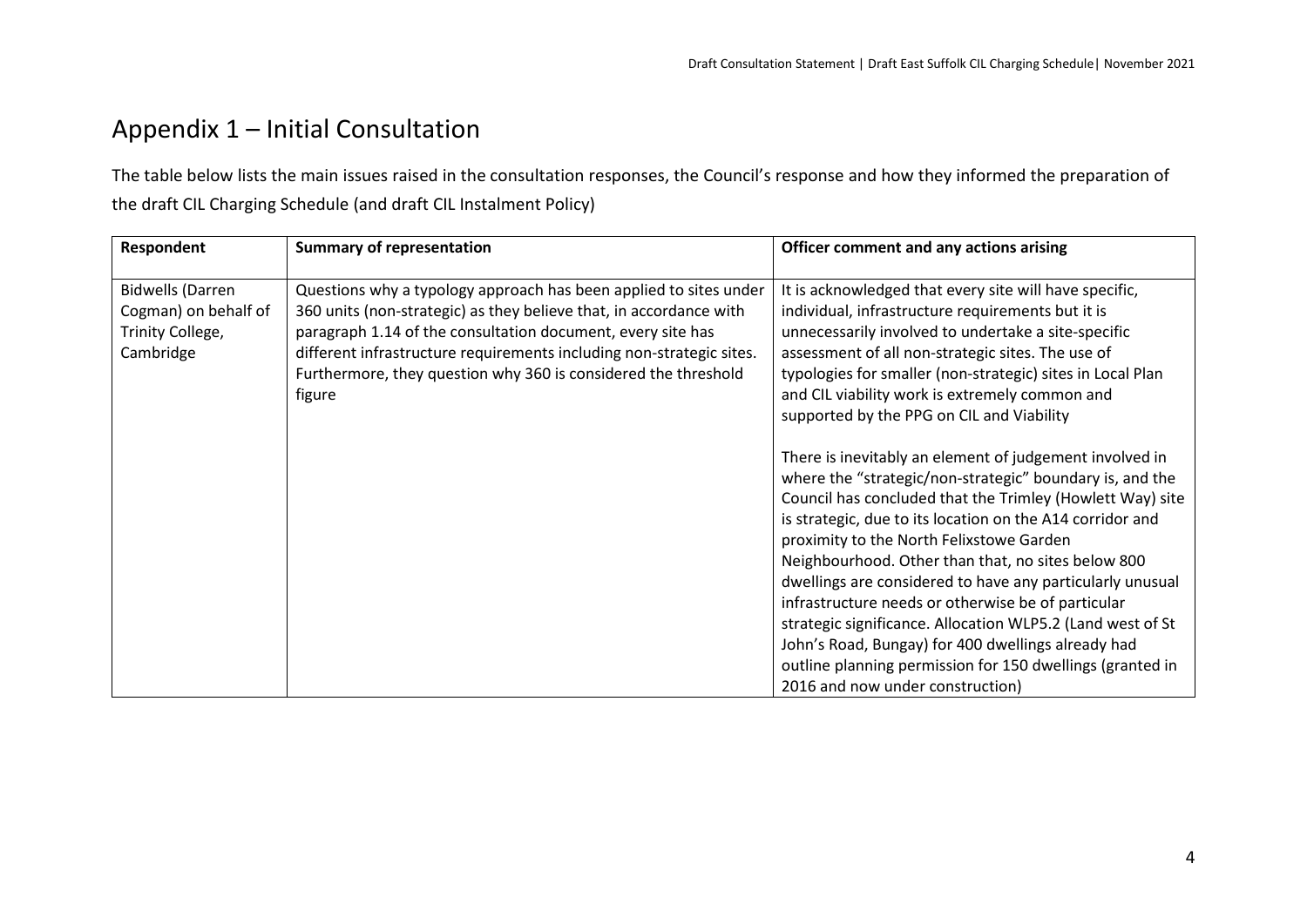|  | Later recognises that CIL rates for strategic sites may be rated low<br>or zero, but believes an increase in CIL costs could render sites<br>unviable                                                                                                                                | The draft Charging Schedule is believed to set appropriate<br>rates for each of the strategic sites, taking into account<br>evidence in the CIL Viability Study. CIL is also only a small<br>proportion of the total development costs of a site                                                                                                                                                                                                                             |
|--|--------------------------------------------------------------------------------------------------------------------------------------------------------------------------------------------------------------------------------------------------------------------------------------|------------------------------------------------------------------------------------------------------------------------------------------------------------------------------------------------------------------------------------------------------------------------------------------------------------------------------------------------------------------------------------------------------------------------------------------------------------------------------|
|  | Asks why the Felixstowe and Trimley villages are rated medium<br>zones in accordance with the consultation document when they<br>are currently rated low under the existing CIL schedule, particularly<br>when paragraph states there is not likely to changes in relative<br>values | The consultation map shows the zones set out in the two<br>Plan-wide viability studies, not the proposed zones for the<br>CIL Charging Schedule. Felixstowe and Trimley are<br>concluded to be in the Mid Higher Zone of the Draft CIL<br>Charging Schedule, based on the evidence set out in the<br>CIL Viability Study; the values of new housing coming<br>forward is now (relatively) higher than it was at the time<br>of the current Suffolk Coastal Charging Schedule |
|  | Believes that a 75% gross to net ratio for sites between 140-255<br>could be unrealistic with some sites actually having lower gross to<br>net ratios                                                                                                                                | The comment has been noted and it is acknowledged that<br>drainage requirements (as one example) are becoming<br>increasingly stringent. So some of the gross to net ratios<br>in the CIL Viability Report have been adjusted downwards<br>- the ratio for sites/typologies of 140-255 is now 70%<br>rather than 75%, for example                                                                                                                                            |
|  | Believe the precise measure of the RICS BCIS cost indices in relation<br>to build costs should be stated                                                                                                                                                                             | These are stated in the Aspinall Verdi CIL Viability Report                                                                                                                                                                                                                                                                                                                                                                                                                  |
|  | Notes that paragraph 2.11 states external works costs are based on<br>industry norms rather than site specific costs and highlights<br>paragraphs 1.13 and 1.14                                                                                                                      | It would be impractical to undertake site specific studies<br>for every site for this variable so using industry norms is<br>considered appropriate - again, this is a common<br>approach for CIL Viability studies                                                                                                                                                                                                                                                          |
|  | Believes it is impractical to apply a uniform rate for abnormal costs<br>due to their inherent variation. They believe it unreasonable to<br>assume that if abnormal costs exceed the flat rate it should be<br>reflected in lower land value as this may discourage landowners      | It would be impractical to undertake site specific studies<br>for abnormal costs, particularly as some costs may not be<br>known with any certainty (or indeed, at all). It is<br>acknowledged that the costs will be inherently variable,<br>but they are only applied to brownfield sites and a                                                                                                                                                                            |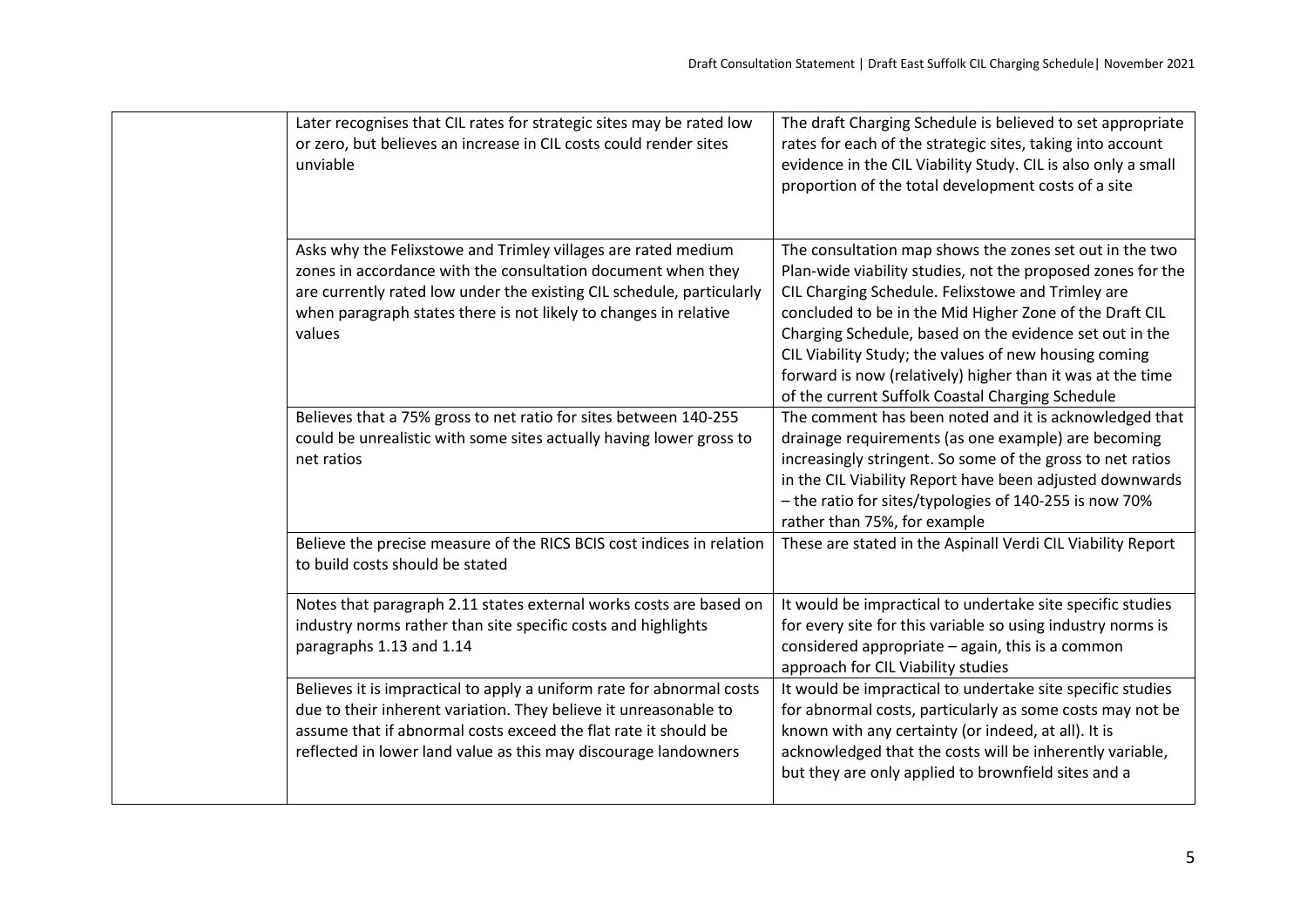|                            |                                                                       | reduction in the land value would inevitably be the result                                                                 |
|----------------------------|-----------------------------------------------------------------------|----------------------------------------------------------------------------------------------------------------------------|
|                            |                                                                       | if abnormal costs are on the higher side                                                                                   |
|                            |                                                                       |                                                                                                                            |
|                            |                                                                       |                                                                                                                            |
|                            | Believes the 3% cost allowance on build costs to be low to achieve    |                                                                                                                            |
|                            | the 20% CO <sub>2</sub> reduction required under building regulations | This has been adjusted upwards in the CIL Viability Report<br>to £4,847 per dwelling (£2,256 per flat), the values used in |
|                            |                                                                       | the Government's Future Homes Standard consultation                                                                        |
|                            |                                                                       | summary (January 2021) and is considered a conservative                                                                    |
|                            |                                                                       | assumption. By comparison, 3% of the BCIS build cost for                                                                   |
|                            |                                                                       | a 100 $m2$ dwelling (£1,155 per m <sup>2</sup> ) equates to £3,465                                                         |
|                            | Believes that the 20% profit margin on GDV may be acceptable for      | The Council has utilised the high-end figure quoted within                                                                 |
|                            | low risk sites, but a 25% profit would be sought on higher risk       | the Planning Practice Guidance (which says that 15-20%                                                                     |
|                            | brownfield sites                                                      | of GDV in relation to plan-wide viability is a "suitable                                                                   |
|                            |                                                                       | return" to developers). Assumptions of additional costs of                                                                 |
|                            |                                                                       | developing brownfield sites ('abnormals') are already                                                                      |
|                            |                                                                       | allowed for in the CIL viability report                                                                                    |
|                            |                                                                       |                                                                                                                            |
|                            |                                                                       | Para 4.2.27 of the RICS Guidance Note on Viability under                                                                   |
|                            |                                                                       | the 2019 NPPF (2021) draws broadly similar conclusions                                                                     |
|                            |                                                                       | about profit and as a general approach it therefore<br>remains sound                                                       |
|                            | Notes that land values and sales revenue have not been inputted at    | Land values and projected sales revenues are included in                                                                   |
|                            | this stage and further states these are critical to the consultation  | the CIL Viability Report to be consulted upon                                                                              |
|                            |                                                                       |                                                                                                                            |
|                            |                                                                       |                                                                                                                            |
|                            |                                                                       |                                                                                                                            |
|                            |                                                                       |                                                                                                                            |
| <b>Bungay Town Council</b> | Asked whether allocation WLP5.2 (Lane west of St Johns Road,          | This site is not considered a strategic site as it is not of                                                               |
|                            | Bungay) is a strategic site                                           | particularly large size and/or of more than immediate                                                                      |
|                            |                                                                       | local significance and/or close to (another) large site. In                                                                |
|                            |                                                                       | addition, 150 dwellings of the allocation of 400 dwellings                                                                 |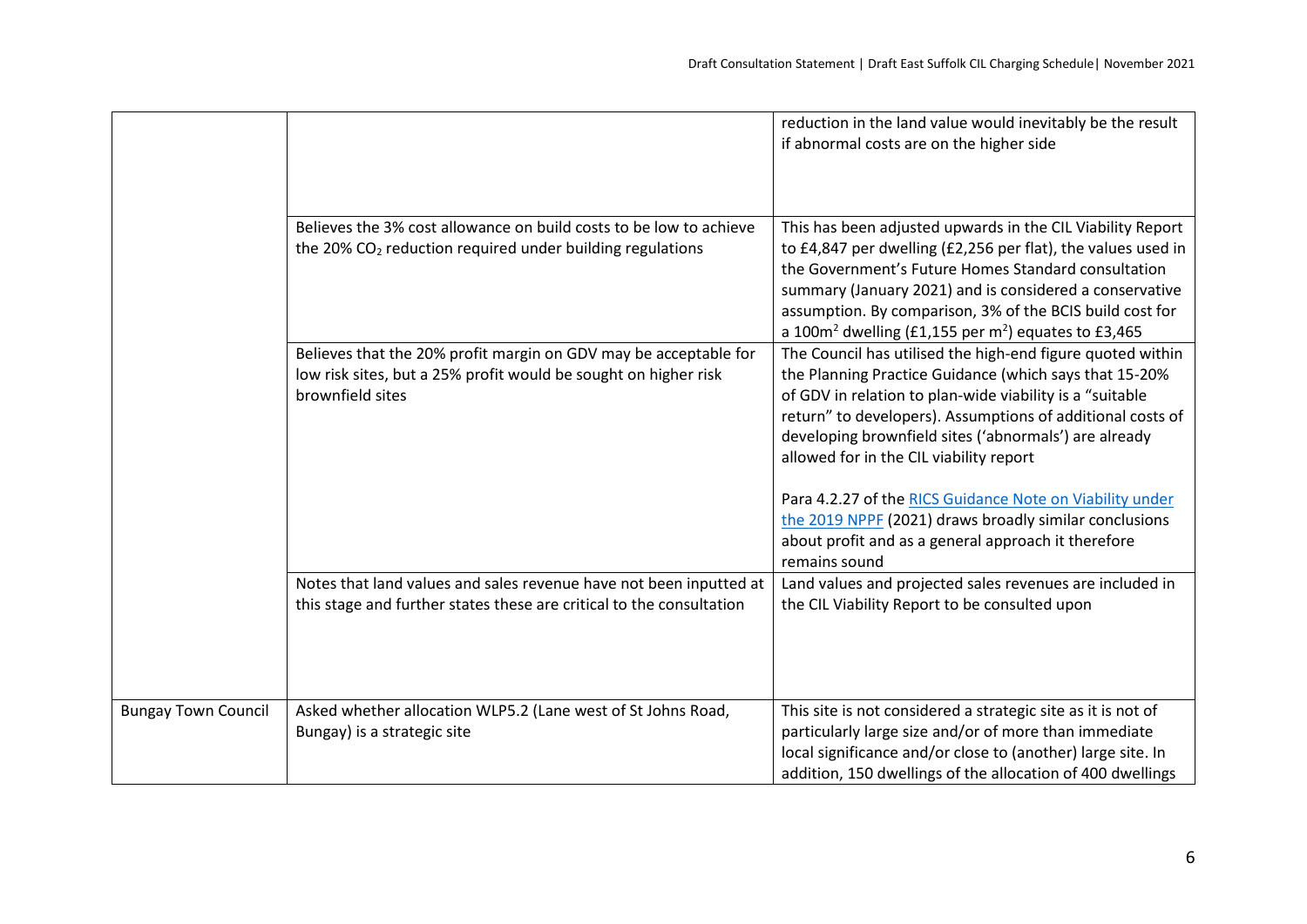|                                                                                |                                                                                                                                                                                                                                                                                                                                                                                                                                                                                                                                                                                                                                                                                                                                                                                                                                                                                                                                                    | was granted reserved matters permission in 2020 and are<br>under construction                                                                                                                                                                                                                                                                                                                                                                                                                                                                                                                                                                                                                |
|--------------------------------------------------------------------------------|----------------------------------------------------------------------------------------------------------------------------------------------------------------------------------------------------------------------------------------------------------------------------------------------------------------------------------------------------------------------------------------------------------------------------------------------------------------------------------------------------------------------------------------------------------------------------------------------------------------------------------------------------------------------------------------------------------------------------------------------------------------------------------------------------------------------------------------------------------------------------------------------------------------------------------------------------|----------------------------------------------------------------------------------------------------------------------------------------------------------------------------------------------------------------------------------------------------------------------------------------------------------------------------------------------------------------------------------------------------------------------------------------------------------------------------------------------------------------------------------------------------------------------------------------------------------------------------------------------------------------------------------------------|
|                                                                                | Asks how CIL cross-boundary issues are dealt with (in terms of e.g.<br>school pupils crossing the county boundary)?                                                                                                                                                                                                                                                                                                                                                                                                                                                                                                                                                                                                                                                                                                                                                                                                                                | This question has been answered separately as it doesn't<br>directly relate to the consultation. In general, though, the<br>council (plus Suffolk County Council) engages regularly<br>with adjoining local authorities on such issues (such as to<br>do with high schools)                                                                                                                                                                                                                                                                                                                                                                                                                  |
|                                                                                | Believes that smaller villages receive less affordable housing as<br>they do not attract large-scale development partly due to the CIL<br>costs                                                                                                                                                                                                                                                                                                                                                                                                                                                                                                                                                                                                                                                                                                                                                                                                    | This question has been answered separately as it doesn't<br>directly relate to the consultation; obviously any<br>developments of 10 or fewer houses does not require any<br>affordable housing                                                                                                                                                                                                                                                                                                                                                                                                                                                                                              |
| <b>Churchmanor Estates</b><br>PLC (Martin Robeson<br><b>Planning Practice)</b> | The comments state that East Suffolk Council are not intending to<br>undertake the same approach to large scale commercial sites as<br>they are for strategic residential sites. They further state that the<br>success of the Local Plan policies are dependent upon creating the<br>conditions that encourage employment developments<br>Relating these points to their own site at Land off Felixstowe Road<br>they believe that a high level of abnormal costs is required. They<br>conclude that the CIL rates must balance and account for the large<br>commercial sites which by their nature contribute significant<br>employment benefits<br>They further highlight that the existing CIL rates in both CIL<br>Charging Schedules for commercial land is £0<br>They state that commercial development should not be<br>undermined by CIL and East Suffolk Council could consider<br>different rates for the larger-scale commercial sites | The sites selected as strategic sites were those considered<br>strategically important to the Local Plans and are larger-<br>scale residential or residential-led mixed-use sites<br>The viability and deliverability of this site was assessed as<br>part of the Suffolk Coastal Local Plan work. Whilst this site<br>is a large one, with particular mitigation requirements,<br>these are set out in Policy SCLP12.20 (and supporting<br>text). No evidence has been provided that these policy<br>requirements risk the site being made unviable.<br>Irrespective, the recommendation in the draft CIL<br>Charging Schedule is that all commercial sites are zero-<br>rated rate for CIL |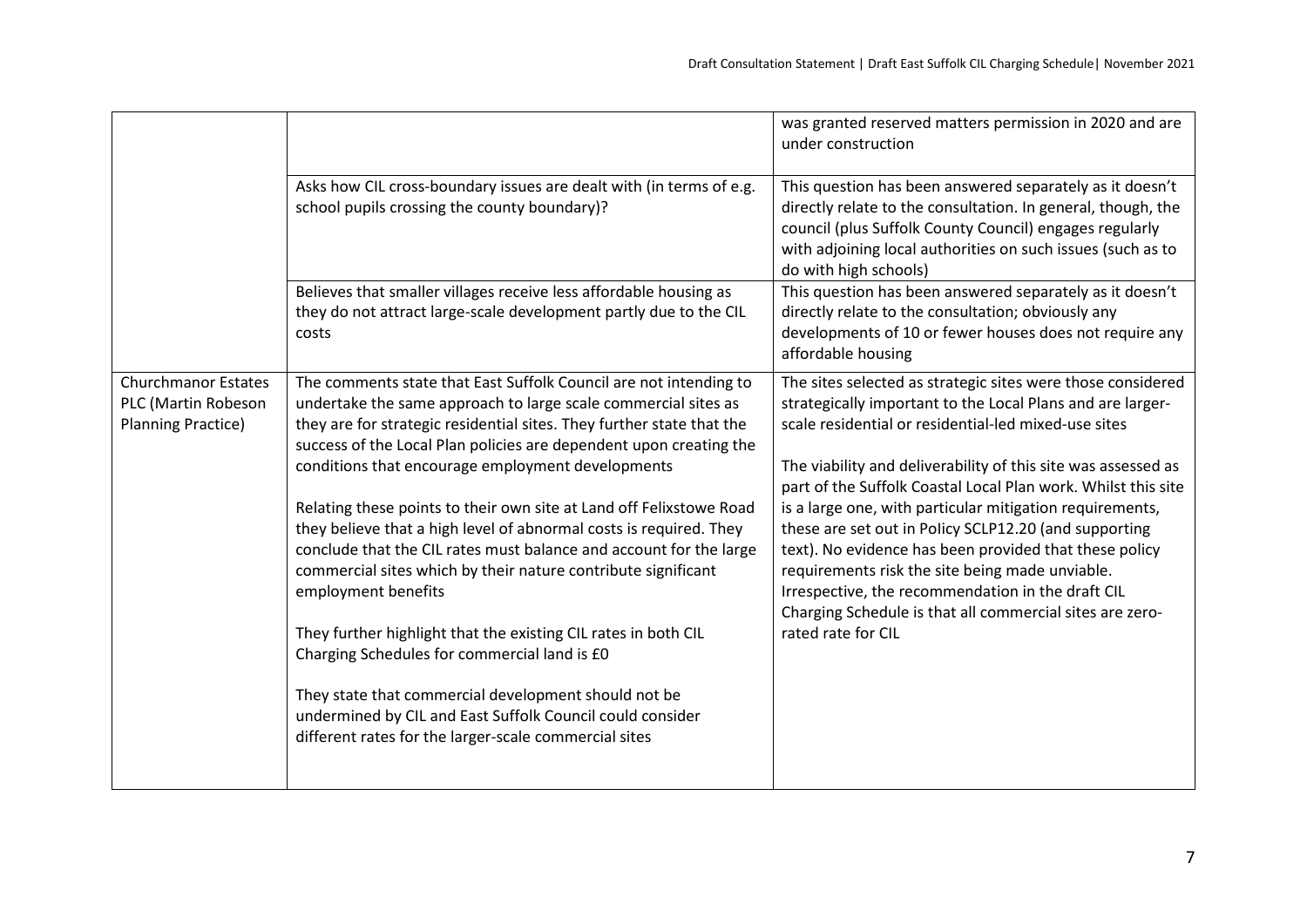| Saxmundham Town<br>Council (Jennifer<br>Morcom) | Raised concerns that the strategic sites would be rated as zero and<br>that this would fail to provide the required community<br>infrastructure                                                                                                                                                                                                                                                                                        | This question doesn't directly relate to the consultation<br>which is concerned with the variables used in the viability<br>calculations. However, key infrastructure will still need to<br>be delivered on all strategic sites and most/all of this is<br>secured through a S106 agreement (or equivalent for<br>highways works). The propose CIL rate for South<br>Saxmundham Garden Neighbourhood is £90 per m <sup>2</sup>  |
|-------------------------------------------------|----------------------------------------------------------------------------------------------------------------------------------------------------------------------------------------------------------------------------------------------------------------------------------------------------------------------------------------------------------------------------------------------------------------------------------------|---------------------------------------------------------------------------------------------------------------------------------------------------------------------------------------------------------------------------------------------------------------------------------------------------------------------------------------------------------------------------------------------------------------------------------|
| Gladman                                         | Notes it is important flexibility is included by way of a phasing<br>condition associated with a planning application to ensure this<br>provides sufficient cashflow for developers to avoid the risk of<br>financial contributions affecting development viability                                                                                                                                                                    | Where appropriate, planning permissions can be phased,<br>with CIL payable separately for each phase                                                                                                                                                                                                                                                                                                                            |
|                                                 | Gladman believes that it is inappropriate to set the levy and<br>associated instalment policy based on a partial understanding of<br>infrastructure costs. The Council must demonstrate the need for<br>infrastructure and the funding gap, ensure that the level of CIL<br>receipts truly reflects these needs and proposals in the local plan,<br>and have a full understanding of the potential costs of<br>infrastructure projects | The Aspinall Verdi CIL Viability Study has considered fully<br>the likely infrastructure costs of development in the<br>district in reaching the recommended CIL rates                                                                                                                                                                                                                                                          |
|                                                 | Gladman believes the setting of different rates for different<br>geographical areas should be based on up-to-date housing market<br>information                                                                                                                                                                                                                                                                                        | The Aspinall Verdi CIL Viability Study has considered up-<br>to-date housing market information                                                                                                                                                                                                                                                                                                                                 |
|                                                 | Discretionary relief should also be factored into the CIL charging<br>schedule, to avoid rendering sites with specific cost burdens<br>unviable in exceptional circumstances                                                                                                                                                                                                                                                           | CIL Regulations allow various reliefs and grants<br>exemptions from the levy. There is minor development<br>and residential annexes or extensions relief, charitable<br>relief, social housing relief and self-build relief. Strategic<br>sites are considered individually and rated lower than<br>standard residential sites (some are zero-rated) with on-<br>site infrastructure to be delivered through S106<br>agreements |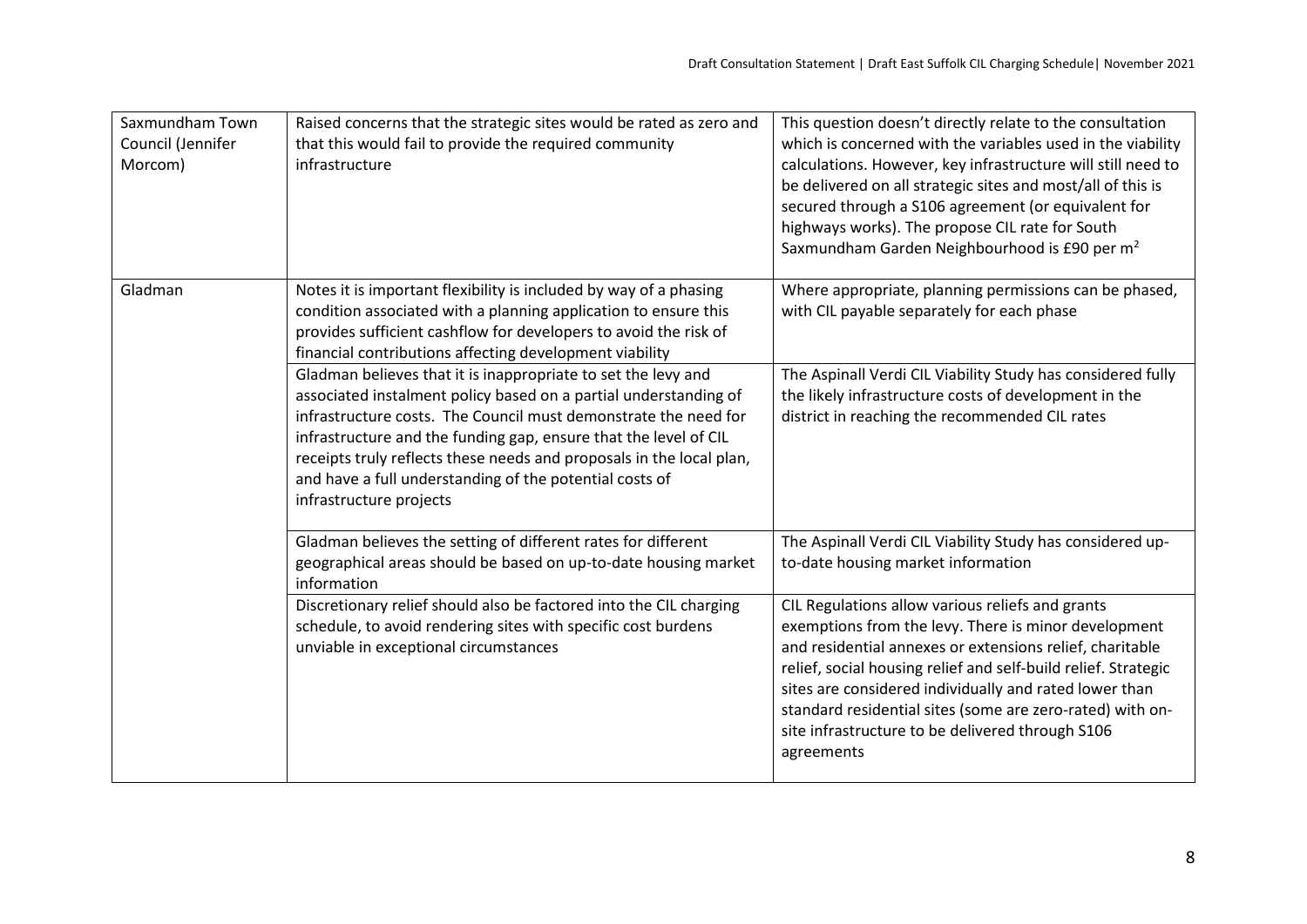|                                                             |                                                                                                                                                                                                                                                                                                    | If there are truly any viability concerns about an allocated<br>site, then an individual viability appraisal must be<br>submitted alongside a planning application. If the<br>evidence clearly shows that the full policy 'costs' cannot<br>be met, demonstrating clearly what has changed since the<br>Local Plan was adopted, then this will be considered |
|-------------------------------------------------------------|----------------------------------------------------------------------------------------------------------------------------------------------------------------------------------------------------------------------------------------------------------------------------------------------------|--------------------------------------------------------------------------------------------------------------------------------------------------------------------------------------------------------------------------------------------------------------------------------------------------------------------------------------------------------------|
|                                                             | The Council will need to have a clear understanding of the level of<br>residential development to be brought forward in the plan period<br>when preparing the charging schedule                                                                                                                    | The Suffolk Coastal and Waveney Local Plans provide a<br>clear plan for the number and location of residential<br>developments during the plan period. A small windfall<br>allowance is also allowed for                                                                                                                                                     |
| Natural England (Sam<br>Kench, Norfolk and<br>Suffolk Team) | Natural England does not have any comments to make on the East<br>Suffolk CIL Charging Schedule                                                                                                                                                                                                    | Comment noted                                                                                                                                                                                                                                                                                                                                                |
| Pigeon Investment<br>Management (Savills)                   | <b>Incorrect Assumptions - A number of the key assumptions</b><br>proposed for the viability study are not reflective of the industry<br>standards, which will result in an over-estimation of viable CIL<br>levels across the District                                                            | Little hard evidence of this has been provided. The public<br>consultation on the draft CIL Charging Schedule will allow<br>evidence to be submitted                                                                                                                                                                                                         |
|                                                             | Strategic Sites - Pigeon support the Council's proposal for their<br>strategic sites to be zero-rated for CIL (£0) and agree that planning<br>obligations are delivered through Section 106 agreements and are<br>supportive of the principle that new homes help to deliver<br>infrastructure     | The consultation did not say that all strategic sites would<br>be zero-rated, only that it was expected that they would<br>be low or zero-rated. The proposed rates in the draft CIL<br>Charging Schedule vary from zero to £160 per m <sup>2</sup>                                                                                                          |
|                                                             | Pigeon has land interests across East Suffolk, including land at<br>South of Saxmundham allocated for 800 dwellings and commercial<br>uses and land in Trimley St Martin for 150 dwellings. They<br>therefore don't want CIL costs to put at risk the delivery of new<br>homes                     | Noted. The proposed CIL rates in the draft CIL Charging<br>Schedule are considered to strike an appropriate balance<br>between generating CIL to support infrastructure delivery<br>across the district whilst not being set at too high a level<br>to threaten viability                                                                                    |
|                                                             | National Planning Reform - The Government have recently<br>undertaken consultation on the reform of the planning system<br>within the Planning White Paper1 with a proposal to abolish<br>Section 106 and CIL. In light of this uncertainty, it is not clear<br>whether CIL will remain applicable | The uncertainty is acknowledged, but a potential move to<br>Infrastructure Levy has, at best, been significantly delayed<br>by the national picture. East Suffolk Council will therefore<br>continue preparing the East Suffolk CIL Charging Schedule                                                                                                        |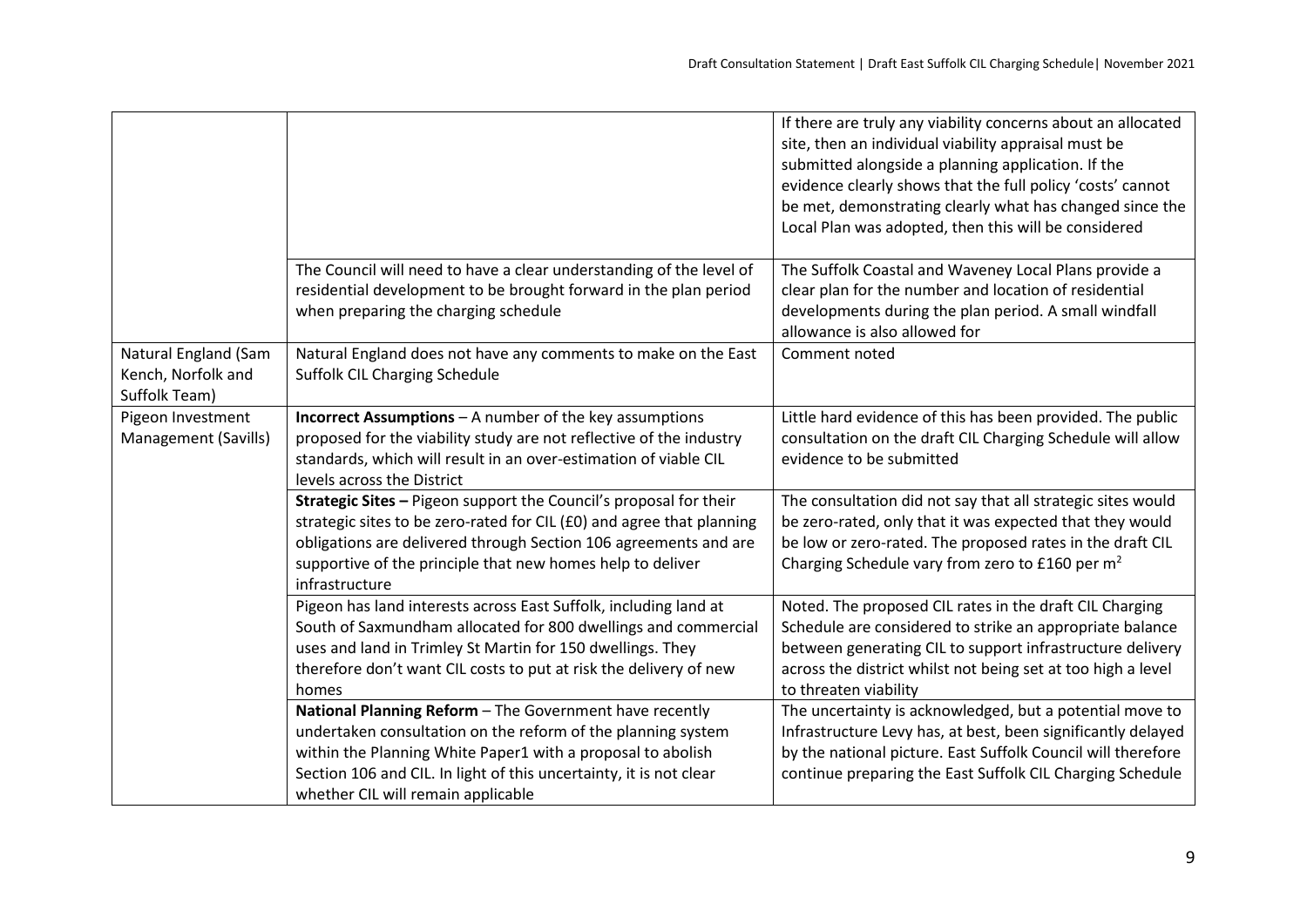| COVID-19 and Brexit - Pigeon have concerns regarding the<br>proposed build costs which have not been updated to current BCIS<br>levels. Pigeon note that costs have increased significantly in the last<br>year due to the pandemic and BREXIT will likely exacerbate issues<br>causing costs to rise                                                                                                                                  | The Draft CIL Charging Schedule is based on June 2021<br>BCIS prices. Recent price increases due to Covid are<br>recognised and higher-than-normal buffer levels have<br>been allowed for to reflect the uncertainty                                                                                                                                                                                                                                                                                                                 |
|----------------------------------------------------------------------------------------------------------------------------------------------------------------------------------------------------------------------------------------------------------------------------------------------------------------------------------------------------------------------------------------------------------------------------------------|--------------------------------------------------------------------------------------------------------------------------------------------------------------------------------------------------------------------------------------------------------------------------------------------------------------------------------------------------------------------------------------------------------------------------------------------------------------------------------------------------------------------------------------|
| Risk to Housing Supply - Waveney has not achieved housing<br>requirement and there is a shortfall in supply of 969 dwellings from<br>2014 to 2020. Waveney has failed to deliver policy compliant<br>affordable housing levels in recent years. If housing needs are to be<br>met there needs to be a significant uplift in affordable housing<br>delivery and increasing the rate of CIL is unlikely to enable that to<br>be achieved | The Suffolk Coastal and Waveney Local Plans provide a<br>clear plan for the number and location of residential<br>developments during the plan period, both affordable and<br>market housing. CIL is a relatively small component of<br>overall development costs but in any case the proposed<br>rates in most of Lowestoft are £0, with the rest of the<br>district (except Southwold and Reydon, which is £300 per<br>$m2$ ) being £100 per m <sup>2</sup> . The rates for strategic sites in<br>Waveney are £70, £60, £40 and £0 |
|                                                                                                                                                                                                                                                                                                                                                                                                                                        | The rates in Waveney are therefore considered to be<br>realistic and appropriate, reflecting the relatively lower<br>viability in most of this area compared to the former<br>Suffolk Coastal area                                                                                                                                                                                                                                                                                                                                   |
| Pigeon has requested that additional typologies are tested for<br>scenarios with 300, 400 and 500 units on greenfield land                                                                                                                                                                                                                                                                                                             | East Suffolk Council does not have sufficient allocated<br>sites in the Local Plan with 300, 400 and 500 units to<br>warrant the additional typologies being tested as<br>suggested. The 255-dwelling typology is considered to be<br>appropriate for sites within the approximate range 200-<br>400 and larger (strategic) sites have been considered<br>individually                                                                                                                                                               |
| The gross to net densities and dwellings per hectare should be<br>reviewed as typologies reflecting 75-90% net developable areas are<br>very optimistic. Suffolk County Council's guidance on Sustainable<br>Drainage Systems refers to 12-15% of a site for above ground and                                                                                                                                                          | The comment has been noted and it is acknowledged that<br>drainage requirements (as one example) are becoming<br>increasingly stringent. Biodiversity net gain does not<br>necessarily all need to be provided on-site, and has a<br>significant qualitative element too, so may not actually                                                                                                                                                                                                                                        |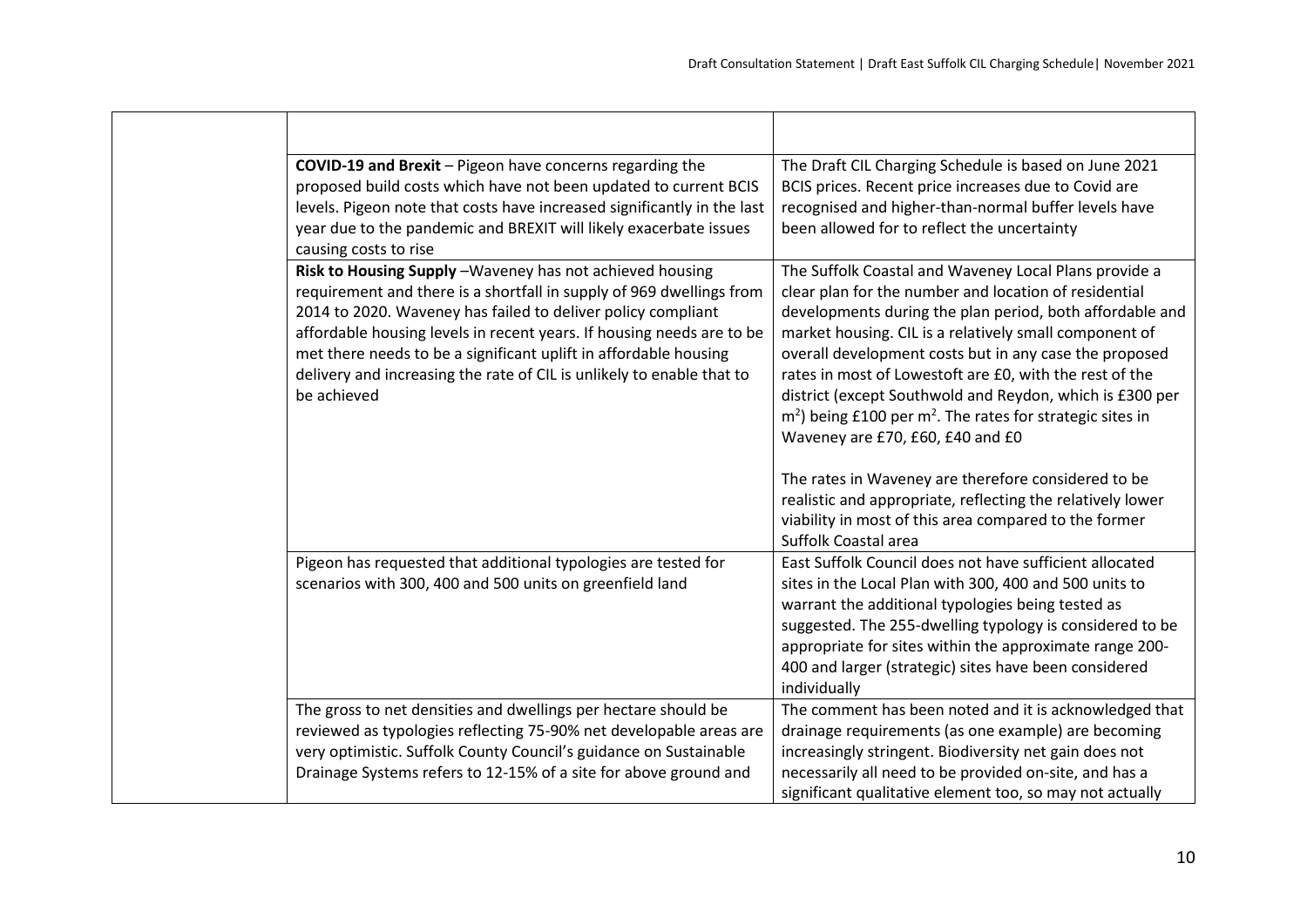| open SuDs. Due to the Environmental Bill, sites will shortly have to  | end up with much more land-take. However, a greater          |
|-----------------------------------------------------------------------|--------------------------------------------------------------|
| delivery 10% biodiversity net gain                                    | allowance is now made for this: £1,018 for greenfield        |
|                                                                       | dwellings and £243 for brownfield dwellings                  |
| Pigeon also recommends assumptions regarding site coverage are        |                                                              |
| reviewed and proposed at more realistic levels which taken site       | Some of the gross:net ratios for larger typologies have      |
| specific considerations into account                                  | been adjusted downwards (as detailed in the Aspinall         |
|                                                                       | Verdi CIL Viability Report) - the ratio for sites/typologies |
|                                                                       | of 140-255 is now 70% rather than 75%, for example.          |
|                                                                       | Each strategic site is considered individually               |
| Pigeon has serious concerns regarding profit margins and claim        | The CIL PPG says that 15-20% "may be considered a            |
| that lending institutions require a minimum blended 20% profit on     | suitable return to developers". Affordable housing is lower  |
| Gross Development Value (GDV) for residential developments.           | risk and a 6% return is typically allowed for (see, for      |
| Pigeon request the blended GDV is increased from 15.8% to at          | example, the Lichfields report (August 2021)). No clear      |
| least 20%                                                             | evidence has been provided and there is not considered       |
|                                                                       | to be a credible case for a blended GDV rate of 20%+         |
| Pigeon has supplied site specific cost and value evidence to inform   | The Aspinall Verdi CIL Viability Report concludes that a     |
| the viability appraisal for South Saxmundham Garden                   | rate of £90 per $m^2$ for South Saxmundham is appropriate,   |
| Neighbourhood. The provision of affordable housing and site-          | after taking all evidence into account                       |
| specific mitigation is entirely more appropriate for the delivery of  |                                                              |
| planning obligations for South Saxmundham Garden                      |                                                              |
| Neighbourhood. They recommend that this strategic site is zero-       |                                                              |
| rated for CIL                                                         |                                                              |
| Pigeon welcomes the inclusion of 3% of the BCIS costs within          | This has been adjusted upwards in the CIL Viability Report   |
| viability testing for zero carbon standards, but recommend further    | to £4,847 per dwelling (£2,256 per flat), the values used in |
| evidence is need to justify the uplift is sufficient. Pigeon note the | the Government's Future Homes Standard consultation          |
| Government have advised that an allowance of £4,850 per plot          | summary (January 2021). This is considered a                 |
| should be made over the next year and this allowance should           | conservative assumption                                      |
| doubled by 2025 to cover changes to Building Regulations Part L       |                                                              |
| and F. Pigeon recommends these additional costs are included          |                                                              |
| within viability testing                                              |                                                              |
| Pigeon doesn't consider the allowance for Section 106 agreements      | S106 costs have been considered for each typology and        |
| to be treated as a viability output alongside CIL to be a standard    | strategic site                                               |
| approach. Pigeon consider Section 106 provisions to be                |                                                              |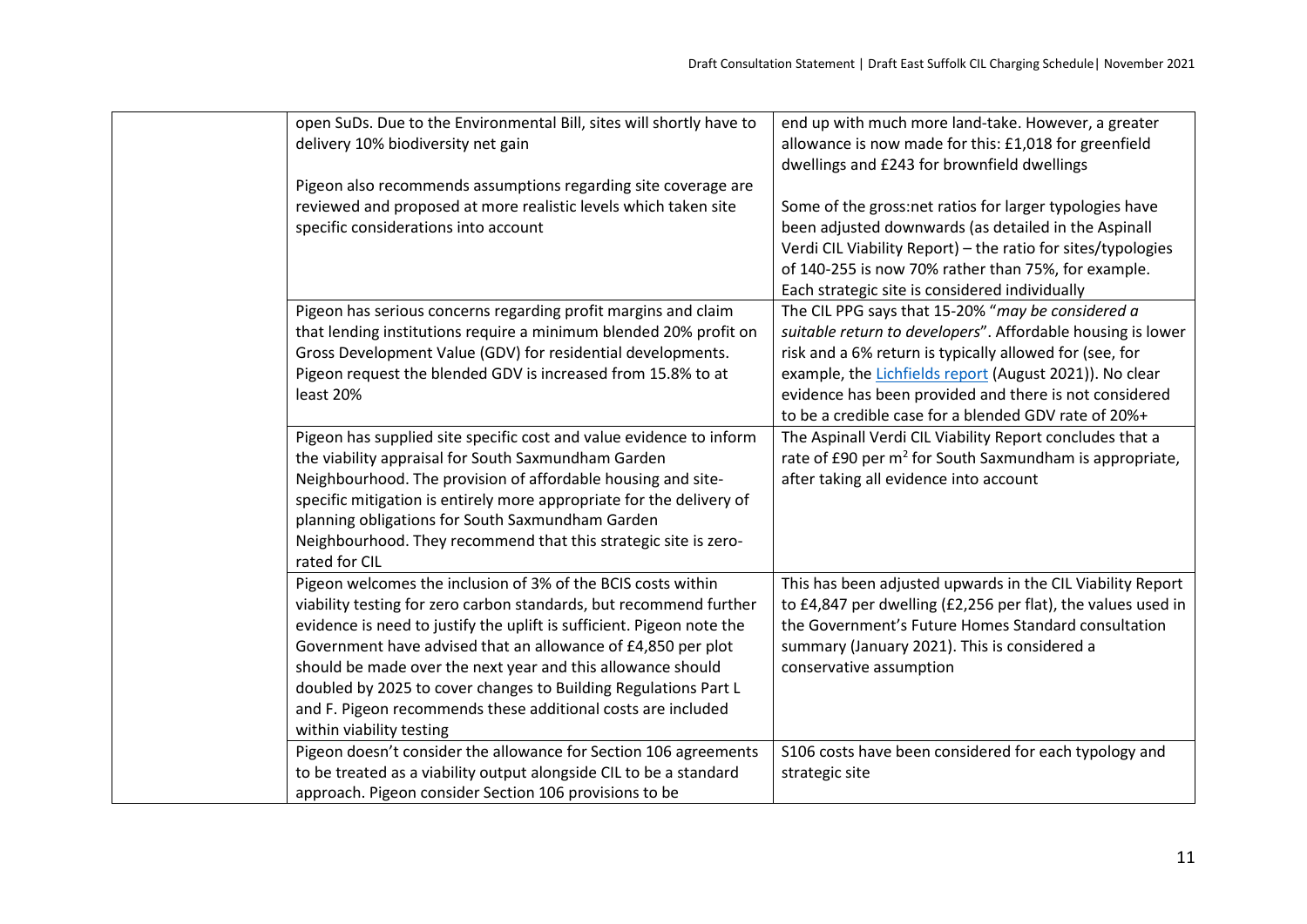| development costs and should be modelled within the appraisal to            |                                                              |
|-----------------------------------------------------------------------------|--------------------------------------------------------------|
| allow for an accurate cashflow                                              |                                                              |
| Pigeon is concerned there is the potential for double-dipping from          | S106 costs have been considered for each typology and        |
| CIL and Section 106 agreement to fund infrastructure. Pigeon                | strategic site in determining what is appropriate for CIL    |
| request further clarification for the requirement of future                 | rates                                                        |
| development to provide financial contributions via CIL alongside            |                                                              |
| Section 106. Pigeon recommend realistic financial assumptions per           |                                                              |
| dwelling for Section 106 agreements are included in viability<br>appraisals |                                                              |
| Pigeon suggests an appropriate allowance is made for site                   | This is included as a standalone development cost for        |
| abnormals as either a combined cost per dwelling for infrastructure         | brownfield sites, and any additional cost will need to be    |
| or as a standalone development cost                                         | reflected in a reduced land value. In addition, there is a   |
|                                                                             | 15% externals allowance (20% for strategic sites) to help    |
|                                                                             | allow for some unexpected costs                              |
| They recommend the inclusion of a viability buffer when                     | Viability buffers vary across the area (and strategic sites) |
| interpreting the viability evidence and proposing rates. Pigeon             | but are typically at least 40%, although higher in many      |
| recommend a minimum viability cushion of 40%                                | cases                                                        |
| They consider it important to consider site specific factors when           | The CIL rate for a particular area has to include a balance  |
| proposing fixed, flat rates across diverse areas                            | varying costs across that area, so with the exception of     |
|                                                                             | 'strategic' sites (considered individually), and some        |
|                                                                             | potential additional costs for brownfield sites, very site-  |
|                                                                             | specific factors do not fall to be considered                |
| Concerns that assumptions proposed don't fully consider the risks           | Whilst it is acknowledged that materials prices have         |
| and uncertainties of Covid-19 and the ongoing pandemic, BREXIT              | increased in recent months, house prices have continued      |
| and national planning reforms and potential removal of CIL                  | to increase too (up to at least October 2021) and are        |
|                                                                             | reaching new peaks monthly, with few predicting a            |
|                                                                             | decline in the immediate future. The main risks of Brexit    |
|                                                                             | and Covid providing a major shock to prices now appear       |
|                                                                             | to be limited                                                |
|                                                                             |                                                              |
|                                                                             | Higher-than-normal CIL buffers are allowed for, in           |
|                                                                             | recognition of the higher-than-normal uncertainties          |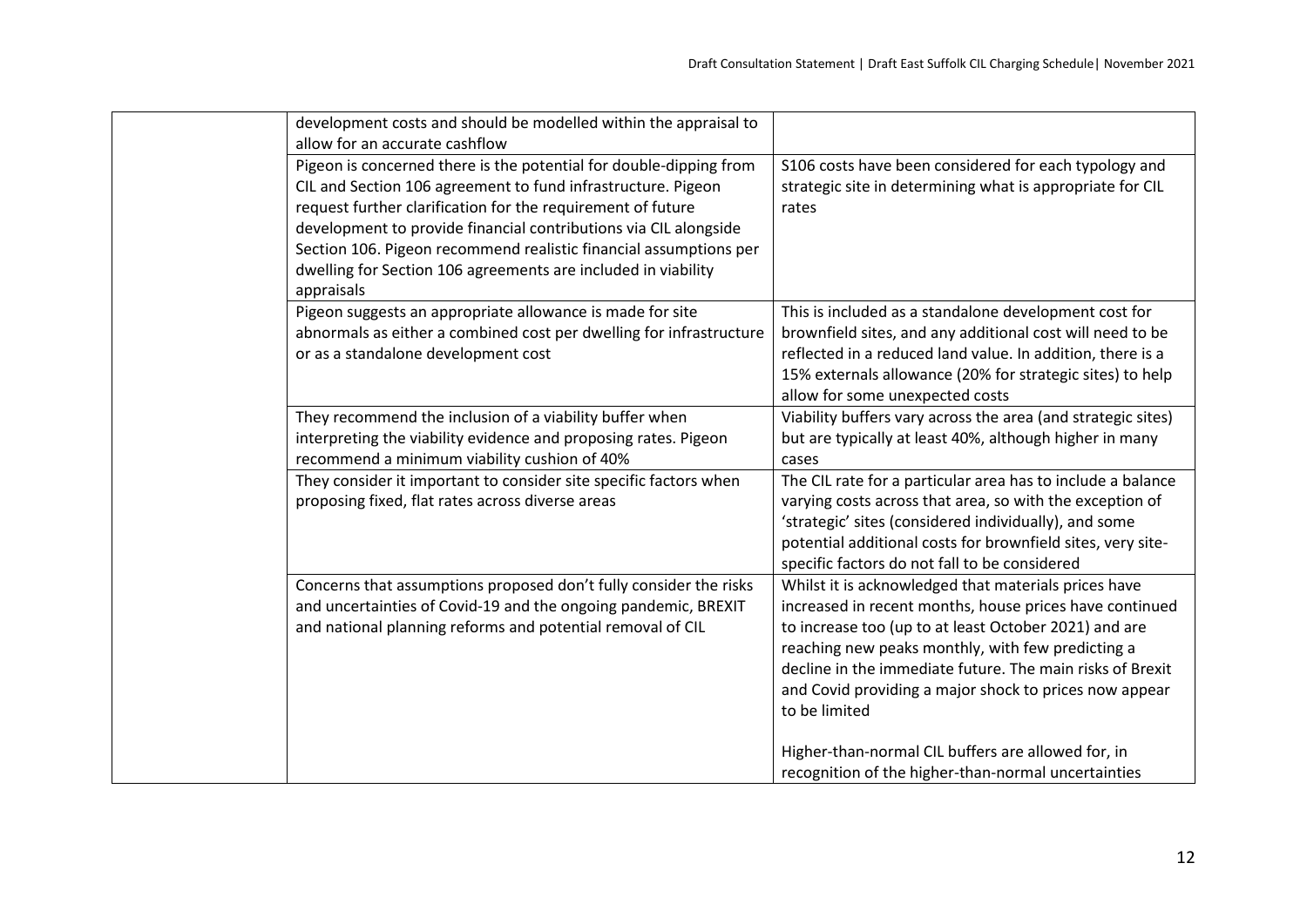|                               | Doesn't consider employment uses should be CIL liable               | Employment uses are concluded to be unviable for CIL in     |
|-------------------------------|---------------------------------------------------------------------|-------------------------------------------------------------|
|                               |                                                                     | the draft CIL Charging Schedule                             |
|                               | They advise that East Suffolk review and collate additional, market | Aspinall Verdi has interrogated a variety of market-facing  |
|                               | facing evidence to inform their baseline figures and assumptions    | information in reaching their recommendations in the CIL    |
|                               | ahead of the viability testing being undertaken                     | <b>Viability Report</b>                                     |
| <b>Suffolk County Council</b> | Without clear evidence the SCC is concerned that low or zero CIL    | Only two strategic sites are concluded to be unviable for   |
| (Peter Freer)                 | rating on strategic site could comprise the delivery of significant | CIL - Kirkley and Brightwell Lakes, both of which are       |
|                               | on-site infrastructure such as schools                              | already zero-rated. Delivery of significant on-site         |
|                               |                                                                     | infrastructure will always be key for strategic sites       |
|                               | SCC support the North of Lowestoft allocation being zero rated      | The recommended CIL rate for North of Lowestoft is £60      |
|                               |                                                                     | per $m2$                                                    |
|                               | SCC wants it clear that strategic zero rated sites must mitigate    | This is noted and agreed                                    |
|                               | infrastructure impacts through planning obligation and conditions,  |                                                             |
|                               | even if a particular service strategy ends up as expansion which    |                                                             |
|                               | would otherwise be CIL funded                                       |                                                             |
|                               | The county council support the use of Aspinall Verdi to perform     | Noted                                                       |
|                               | bespoke assessments for the strategic sites.                        |                                                             |
|                               |                                                                     |                                                             |
|                               | SCC notes that assumptions built into viability assessment must be  | The proposed level(s) of CIL strike the right balance       |
|                               | chosen carefully to achieve substantial contributions through CIL   | between raising sufficient money for infrastructure         |
|                               | and ensure viability of schemes and encourage development           | (alongside any S106 requirements) whilst ensuring that      |
|                               |                                                                     | sites are generally viable and deliverable                  |
|                               | Future residential developments be encouraged to achieve 100        | The cost of £9 per dwelling comes originally from the       |
|                               | litres per person per day. SCC queried whether this cost was        | Whole Plan viability Assessments by Aspinall Verdi to       |
|                               | included within the £9 per dwelling                                 | support the Local Plans. The £9 per dwelling relates to the |
|                               |                                                                     | optional water efficiency standard of 110 litres/           |
|                               |                                                                     | person/day                                                  |
|                               | Advice in the IFS Infrastructure List and the latest Ipswich Modal  | An appropriate allowance for ISPA modal shift               |
|                               | Shift Contributions should reflected in the viability assessment    | contributions is accounted for (£943 per dwelling)          |
|                               | SCC recognises its responsibilities and notes the need to be fully  | Comment noted                                               |
|                               | engaged with the districts promoting that development to secure     |                                                             |
|                               | funding and in delivering schemes. SCC notes they take a flexible   |                                                             |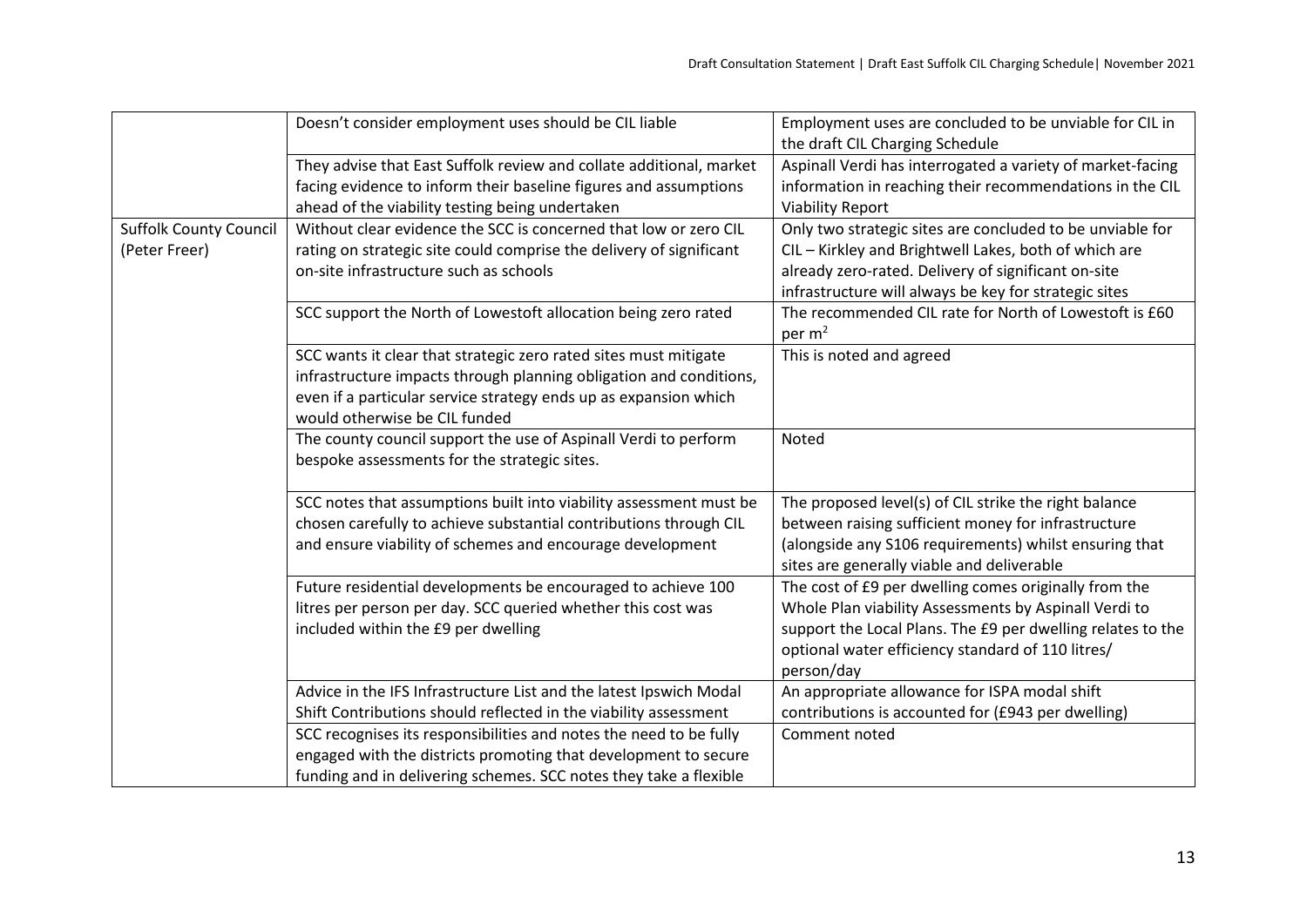|                                                        | approach to the delivery of infrastructure that varies the type of<br>provision to fit specific circumstances                                                                                                                                                                                    |                                                                                                                                                                                                                                                                                                                                                                                                                                                                                                                                                                                                                                                                  |
|--------------------------------------------------------|--------------------------------------------------------------------------------------------------------------------------------------------------------------------------------------------------------------------------------------------------------------------------------------------------|------------------------------------------------------------------------------------------------------------------------------------------------------------------------------------------------------------------------------------------------------------------------------------------------------------------------------------------------------------------------------------------------------------------------------------------------------------------------------------------------------------------------------------------------------------------------------------------------------------------------------------------------------------------|
|                                                        | SCC advise that further consideration of the Government's Future<br>Homes Standard and commitment to achieve net-zero carbon<br>emissions is needed                                                                                                                                              | This allowance has been adjusted upwards in the CIL<br>Viability Report to £4,847 per dwelling (£2,256 per flat),<br>the values used in the Government's Future Homes<br>Standard consultation summary (January 2021) and is<br>considered a conservative assumption                                                                                                                                                                                                                                                                                                                                                                                             |
| Landex (through agent<br>Leslie Short, Artisan<br>PPS) | They believe the build costs used are optimistic and do not reflect<br>the real build costs for small-medium builders. They believe the<br>difference between volume builders and small-medium builders<br>should be factored in<br>Whilst they recognise that the external costs figure used is | The figures have been taken from up-to-date BCIS data<br>(June 2021). Smaller builders' costs will normally be<br>higher than volume builders' costs and for that reason<br>median BCIS rates are used for residential sites, with<br>lower quartile values are used for strategic sites<br>In addition, developments of 1-9 dwellings do not require<br>affordable housing to be provided and whilst some<br>development costs may well be higher, the selling prices<br>of many SME properties are typically higher than volume<br>housebuilders' properties (on a $E$ per m <sup>2</sup> basis)<br>External costs is quoted as 15% of BCIS (median) costs for |
|                                                        | comparable to an average figure, they state that this figure should<br>be considered alongside the construction costs to create a fair CIL                                                                                                                                                       | non-strategic sites                                                                                                                                                                                                                                                                                                                                                                                                                                                                                                                                                                                                                                              |
|                                                        | They state that Phase 2 archaeology costs have not been factored<br>in which they believe are both increasingly expensive and common.<br>Furthermore, Phase 2 archaeology can delay the progress of a site                                                                                       | Assumed archaeological costs will normally be covered<br>through the externals allowance. For any remains found,<br>the cost to be treated as an abnormal cost and reflected<br>in reduced land value. Furthermore, there is also a<br>conservative contingency allowance for unexpected costs<br>(5% of all construction costs)                                                                                                                                                                                                                                                                                                                                 |
|                                                        | They believe the timescales quoted are too optimistic and that a<br>completion rate of 1 unit per month is more reasonable. They also<br>state the most significant factor is the S106 and discharge of<br>condition times which they states takes between 9-12 months                           | The rate will of course vary from site to site and<br>developer to developer, but looked at overall a rate of 2<br>dwellings per month is not unrealistic                                                                                                                                                                                                                                                                                                                                                                                                                                                                                                        |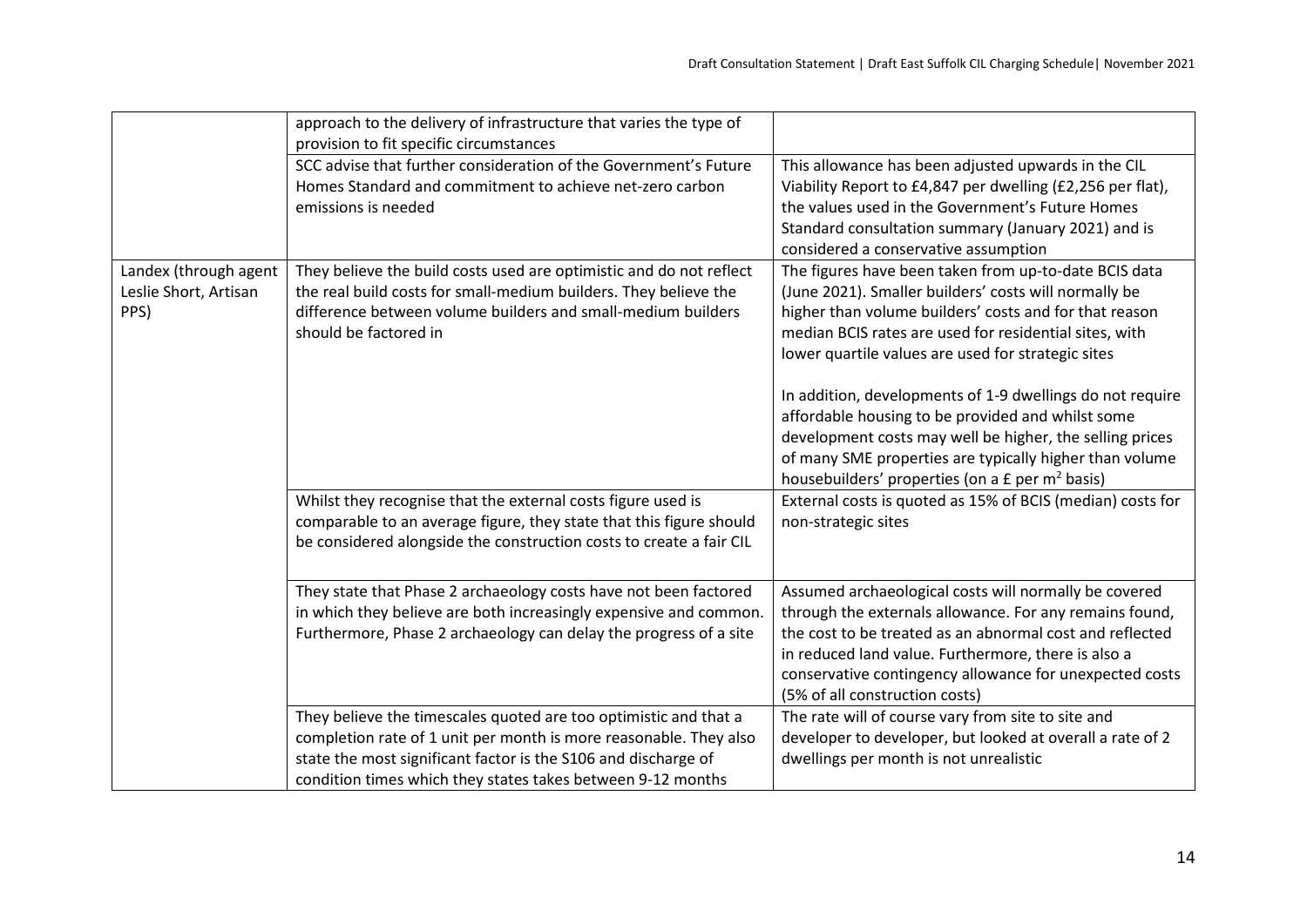|  |                                                                                                                                                                                  | The time taken to agree a S106 and discharge conditions<br>is very variable, often depending on the quality and<br>timeliness of the information provided by the applicant                                                                                                                                |
|--|----------------------------------------------------------------------------------------------------------------------------------------------------------------------------------|-----------------------------------------------------------------------------------------------------------------------------------------------------------------------------------------------------------------------------------------------------------------------------------------------------------|
|  | Further to the point above they believe the quoted lead-in times<br>are too optimistic again due to discharge of condition times for<br>convenience retail                       | Again, this will vary from site to site but the time taken for<br>discharge of conditions often depends on the quality and<br>timeliness of the information provided by the applicant                                                                                                                     |
|  | Believe the build cost figures used for the commercial schemes is<br>too low for convenience retail and office development.                                                      | The figures are based upon median BCIS data which -<br>absent other hard evidence - is considered to be the most<br>appropriate dataset                                                                                                                                                                   |
|  | States that the external works for services and infrastructure is<br>usually taken as an 'all-in' build cost as opposed to being separated<br>out                                | There are a variety of different ways to account for costs<br>like this, but this is the way that Aspinall Verdi has chosen<br>to do it in their Viability Report                                                                                                                                         |
|  | Asks if the phase 2 archaeology is factored in site abnormal or<br>whether this is expected to be included in a site-specific viability<br>report if the costs prove prohibitive | Assumed costs is covered through the professional fees<br>allowance. For any remains found, the cost to be treated<br>as an abnormal cost and reflected in reduced land value.<br>Furthermore, there is a 5% contingency allowance for<br>unforeseen costs that could be accessed to cover these<br>works |
|  | States that the finance fee doesn't include the arrangement fees of<br>1%, monitoring fees or exit fees (which again is given at 1%)                                             | The figures are taken from a mix of industry norms and<br>from other schemes currently within the district. The<br>Lichfields report (August 2021) concludes that 6-7%<br>interest rate on finance costs is common - and Aspinall<br>Verdi uses 6.5%                                                      |
|  |                                                                                                                                                                                  | Other fee elements may apply in some cases – there is no<br>one-size-fits-all approach - but it should be remembered<br>that the 20% profit on market housing is a maximum $- a$                                                                                                                          |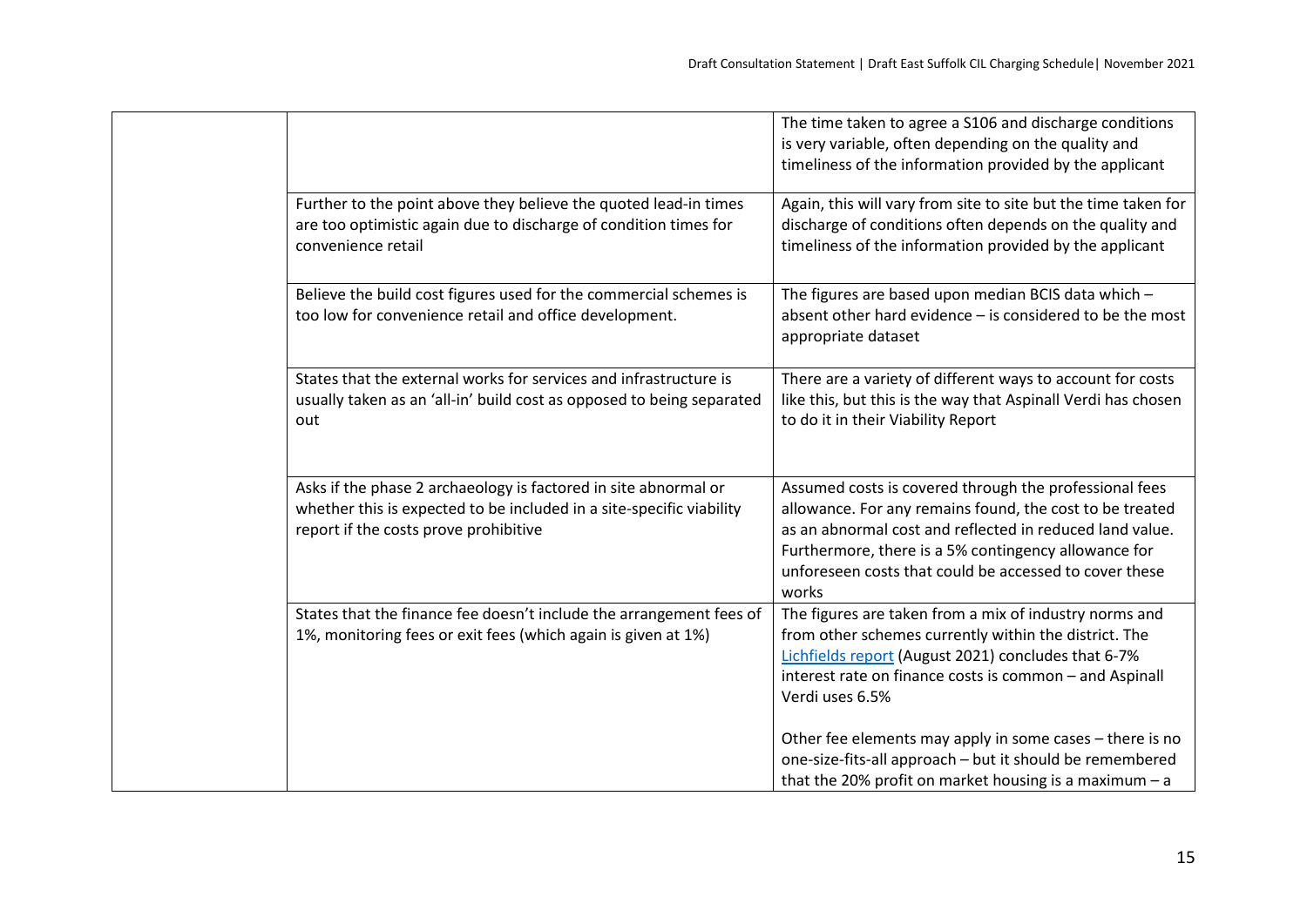|  |                                                                                                                                          | lower amount is not necessarily inappropriate. There is<br>little clear evidence that other finance costs are routinely<br>applied for developments across the range of site sizes<br>and so no further allowance will be made                                                                                                                                                       |
|--|------------------------------------------------------------------------------------------------------------------------------------------|--------------------------------------------------------------------------------------------------------------------------------------------------------------------------------------------------------------------------------------------------------------------------------------------------------------------------------------------------------------------------------------|
|  | States that the agent fees on land value stands at between 1-2%.                                                                         | The 1% Aspinall Verdi figure is taken from a mix of<br>industry norms and from other schemes currently within<br>the district                                                                                                                                                                                                                                                        |
|  | They state from their experience that affordable housing can be<br>sold at a loss                                                        | The price paid for affordable housing can $-$ and does $-$<br>vary, depending on the state of the market and how much<br>competition there is for a particular scheme from<br>registered providers. However, it would be unusual (but<br>not unprecedented) for affordable housing to be sold at a<br>loss and so the affordable housing figures are considered<br>to be appropriate |
|  | Believes the interest costs used does not factor in account<br>arrangement fees, periodic review fees, valuation fees or exit<br>charges | The figures are taken from a mix of industry norms and<br>from other schemes currently within the district.<br>Particular finance costs on specific sites may be higher,<br>depending on the lender, but with little evidence that this<br>is widespread for the industry as a whole, Aspinall Verdi's<br>approach on this is considered appropriate                                 |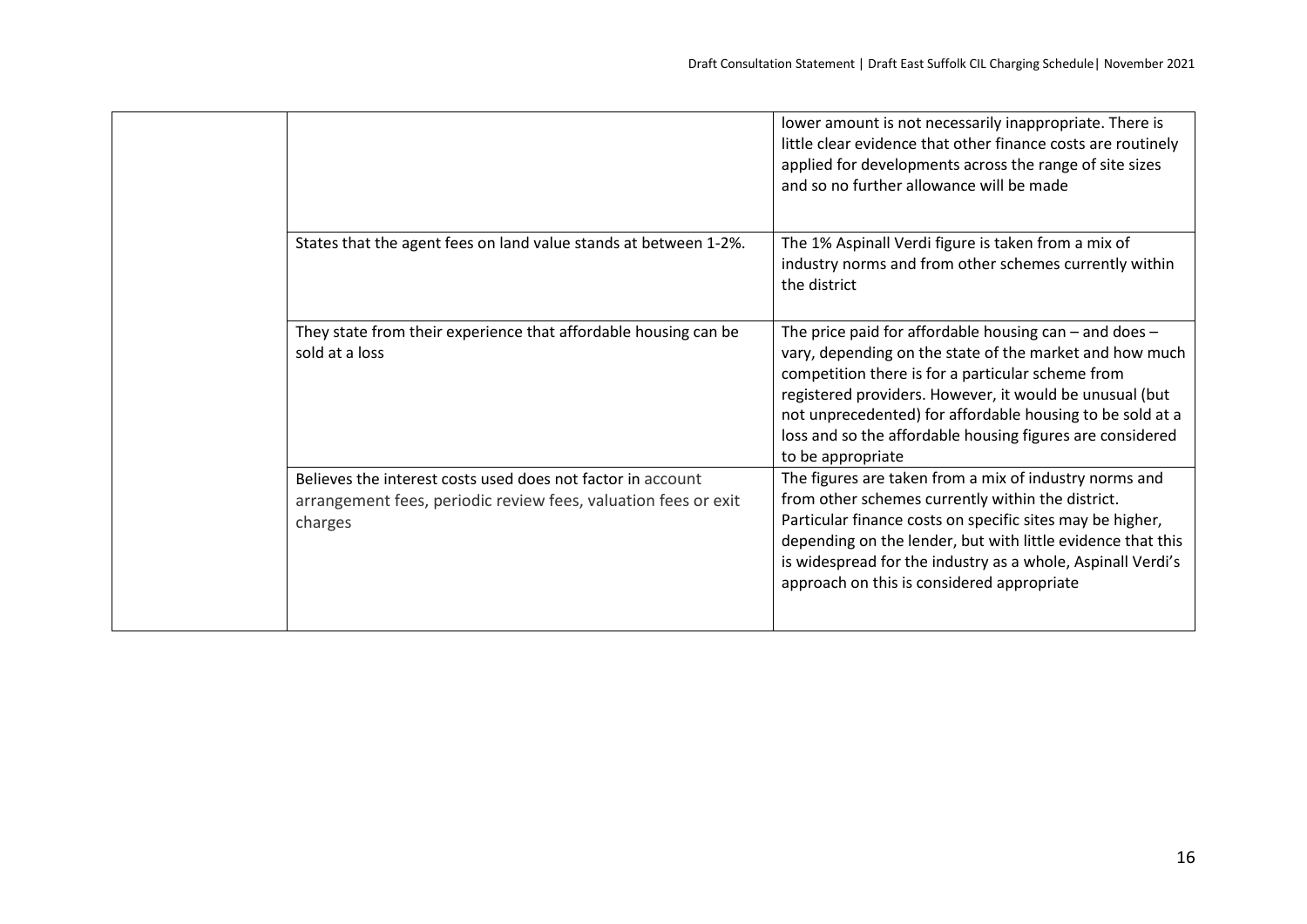| Park Properties Anglia | States that there is a significant difference between the build costs<br>for national house builders compared to smaller builders so<br>different rates should be considered for the CIL Charging Schedule        | Smaller builders' costs will normally be higher than<br>volume builders' costs and for that reason median BCIS<br>rates are used for residential sites, with lower quartile<br>values are used for strategic sites<br>In addition, developments of 1-9 dwellings do not require<br>affordable housing to be provided and whilst some<br>development costs may well be higher, the selling prices<br>of many SME properties are typically higher than volume<br>housebuilders' properties (on a £ per m <sup>2</sup> basis) |
|------------------------|-------------------------------------------------------------------------------------------------------------------------------------------------------------------------------------------------------------------|----------------------------------------------------------------------------------------------------------------------------------------------------------------------------------------------------------------------------------------------------------------------------------------------------------------------------------------------------------------------------------------------------------------------------------------------------------------------------------------------------------------------------|
|                        | Questions whether the council is collaborating with developers in<br>forming the CIL schedule                                                                                                                     | The "basics" consultation in spring 2021 was part of the<br>collaboration with developers, as was the Council<br>presenting at the Developers' Forum meeting in April<br>2021. The forthcoming consultation on the draft CIL<br>Charging Schedule forms another part of this engagement                                                                                                                                                                                                                                    |
|                        | They have asked whether the method of drawing the charging<br>zones using electoral zones used in the previous schedule will be<br>revised. They gave an example where they believe the wards<br>created problems | Apart from the strategic sites (some of which straddle<br>parish boundaries), almost all the different charging zones<br>in the draft CIL Charging Schedule are drawn on parish<br>boundaries. One exception is Lowestoft, but as the<br>recommendation is for the whole of Lowestoft and<br>Oulton Broad parishes to be zero-rated for residential CIL,<br>this probably matters little                                                                                                                                   |
|                        | They state from their experience that affordable housing can be<br>sold at a loss                                                                                                                                 | The price paid for affordable housing can - and does -<br>vary, depending on the state of the market and how much<br>competition there is for a particular scheme from<br>registered providers. However, it would be unusual (but<br>not unprecedented) for affordable housing to be sold at a<br>loss and so the affordable housing figures are considered<br>to be appropriate                                                                                                                                           |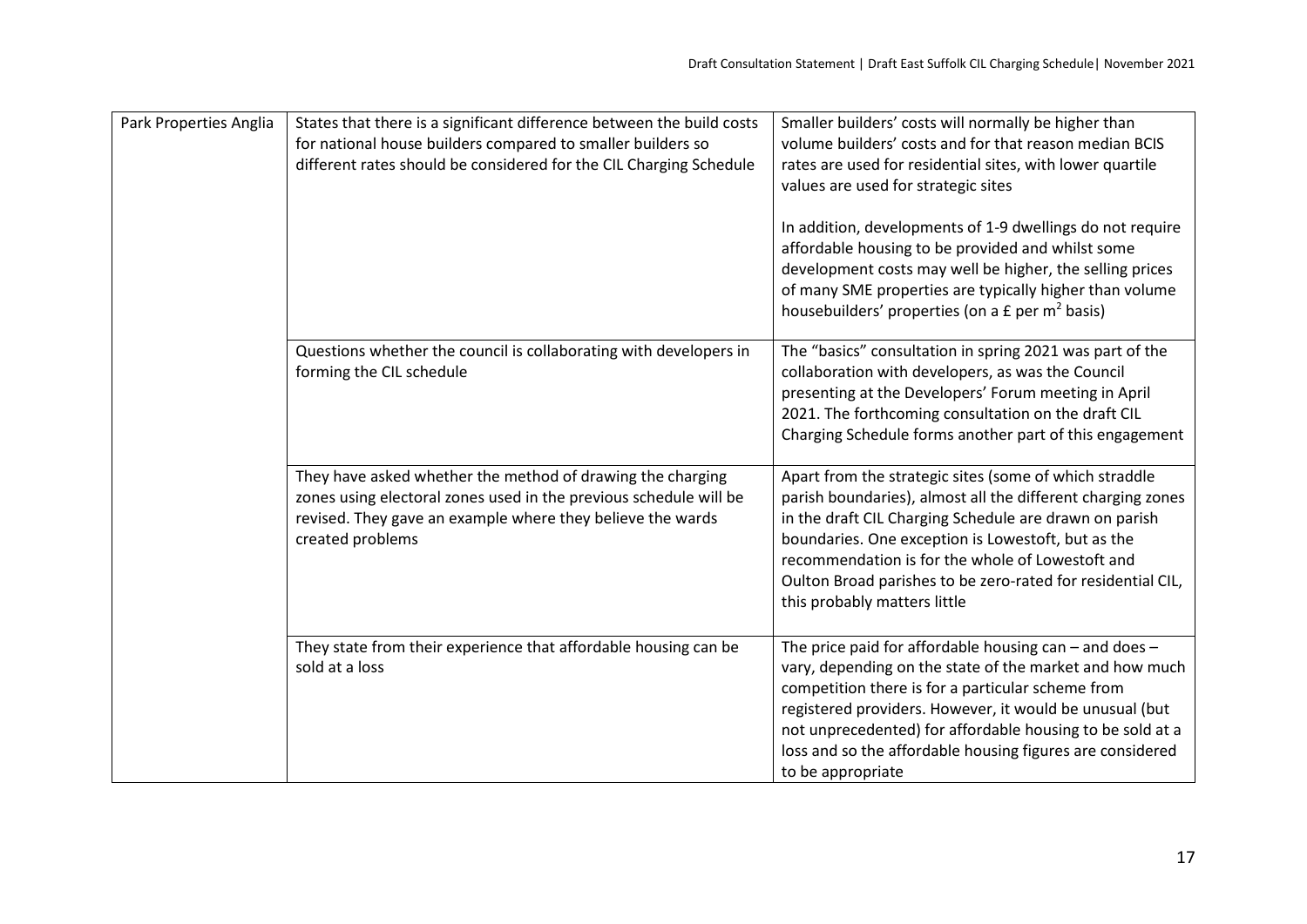| States that the areas highest value areas are Woodbridge and        | The CIL Viability Report concludes that three areas have                  |
|---------------------------------------------------------------------|---------------------------------------------------------------------------|
| Aldeburgh and that any high rate should only apply here             | the highest values: a cluster focused on Southwold and                    |
|                                                                     | Walberswick; another focused on Aldeburgh and Orford;                     |
|                                                                     | and a third based on Woodbridge and the parishes to the                   |
|                                                                     | north and west of that town                                               |
| They then highlight that local authorities should collaborate       | The "basics" consultation in spring 2021 was part of the                  |
| neighbouring authorities, local community, developers and other     | collaboration with developers, as was the Council                         |
| stakeholders to create a viable CIL schedule. They then ask when    | presenting at the Developers' Forum meeting in April                      |
| collaboration with developers will occur                            | 2021. The forthcoming consultation on the draft CIL                       |
|                                                                     | Charging Schedule forms another part of this engagement                   |
| They say that different settlements have different house prices and | The draft CIL Charging Schedule has five separate                         |
| flat rates of CIL will disproportionally affect lower value         | residential charging zones. The lowest two zones (in                      |
| settlements                                                         | Lowestoft) are £0, and the other zones are £100, £200                     |
|                                                                     | and £300. The CIL PPG says that CIL Charging Schedules                    |
|                                                                     | should not be unnecessarily complicated and so inevitably                 |
|                                                                     | a degree of compromise is necessary. A total of five                      |
|                                                                     | residential zones is considered to strike the right balance               |
| States that smaller sites should be considered separately as the    | Absolute returns will of course be lower for smaller                      |
| same percentage of costs will have a bigger impact for smaller      | landowners/developers than from larger sites. Higher                      |
| landowners with smaller returns                                     | (median BCIS) costs are assumed for non-strategic sites                   |
|                                                                     | (for which lower quartile BCIS costs are assumed). But                    |
|                                                                     | selling prices for smaller developments also tend to be                   |
|                                                                     | higher (on a $E$ per m <sup>2</sup> basis) than for larger developers, as |
|                                                                     | the spec and finish is typically higher                                   |
|                                                                     |                                                                           |
|                                                                     | In almost all cases a profit will still be shown and for sites            |
|                                                                     | of 1-10 dwellings there are no affordable housing costs                   |
|                                                                     | requirements                                                              |
|                                                                     |                                                                           |
|                                                                     | Overall profit margins (per house) are likely to be similar               |
|                                                                     | or - in some cases - even higher on smaller sites.                        |
|                                                                     | Therefore there does not appear to be a case for                          |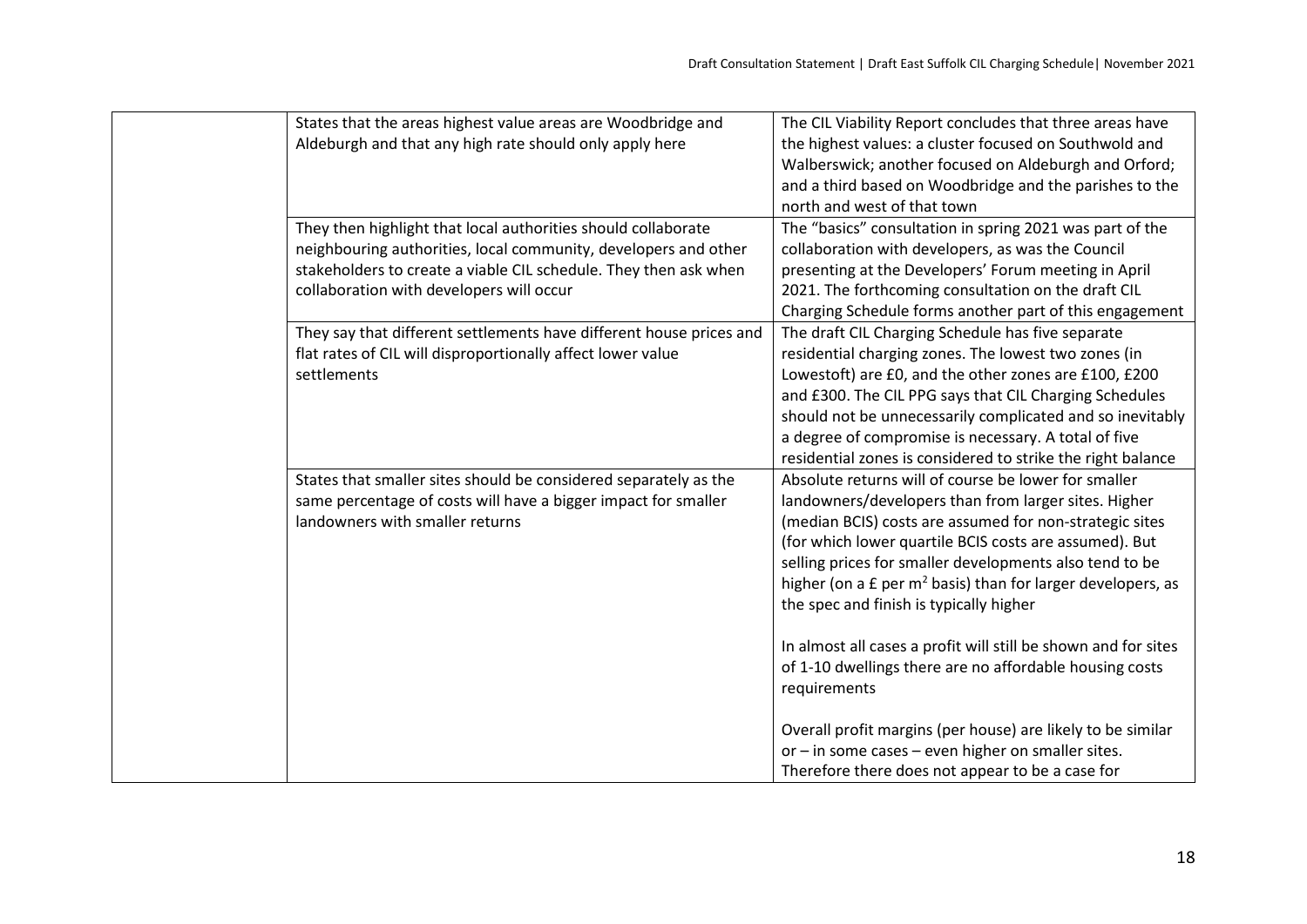|                                                                            | considering smaller sites separately (other than as distinct<br>from the largest 'strategic' sites)                                                                                                                                                                                                                                                                                                                                                     |
|----------------------------------------------------------------------------|---------------------------------------------------------------------------------------------------------------------------------------------------------------------------------------------------------------------------------------------------------------------------------------------------------------------------------------------------------------------------------------------------------------------------------------------------------|
| They note that barn conversions can have a higher cost per square<br>metre | Not every different type and form of development can<br>have a separate category for CIL purposes otherwise the<br>schedule becomes too complicated. In any case, barn<br>conversions constitute a very small proportion of new<br>development and are not included as a typology. Barn<br>conversions do tend to have higher costs but also often<br>command a price premium due to their (often) rural<br>settings and attractive building appearance |

#### **Instalment Policy**

| Gladman | Welcomes the introduction of an instalment policy, but considers                                                                                                            | This is not practical, because:                                                                                                                                                                                                                                                                                                                                                                                                                                                                                                                                                                                                                                              |
|---------|-----------------------------------------------------------------------------------------------------------------------------------------------------------------------------|------------------------------------------------------------------------------------------------------------------------------------------------------------------------------------------------------------------------------------------------------------------------------------------------------------------------------------------------------------------------------------------------------------------------------------------------------------------------------------------------------------------------------------------------------------------------------------------------------------------------------------------------------------------------------|
|         | that it may be more appropriate if the CIL payment is linked to the<br>occupation of dwelling house rather than the number of days since a<br>demand notice has been issued | Firstly, a greater amount of Council resources are<br>required to monitor completions and occupations<br>of development and CIL only provides for a<br>maximum 5% administration allocation/spend<br>compared to monitoring fees under s106 which<br>are tailored to monitoring large scale<br>development<br>Secondly, with CIL, solicitors requesting CON29<br>(Local Land) searches on CIL would see that there<br>are outstanding liabilities due and this could<br>prevent sales from completing until the CIL has<br>been paid and cause purchasers unnecessary<br>stress<br>Thirdly, CIL Enforcement Regulations allow<br>development to be stopped if payment is not |
|         |                                                                                                                                                                             | received. If payment were to be delayed to                                                                                                                                                                                                                                                                                                                                                                                                                                                                                                                                                                                                                                   |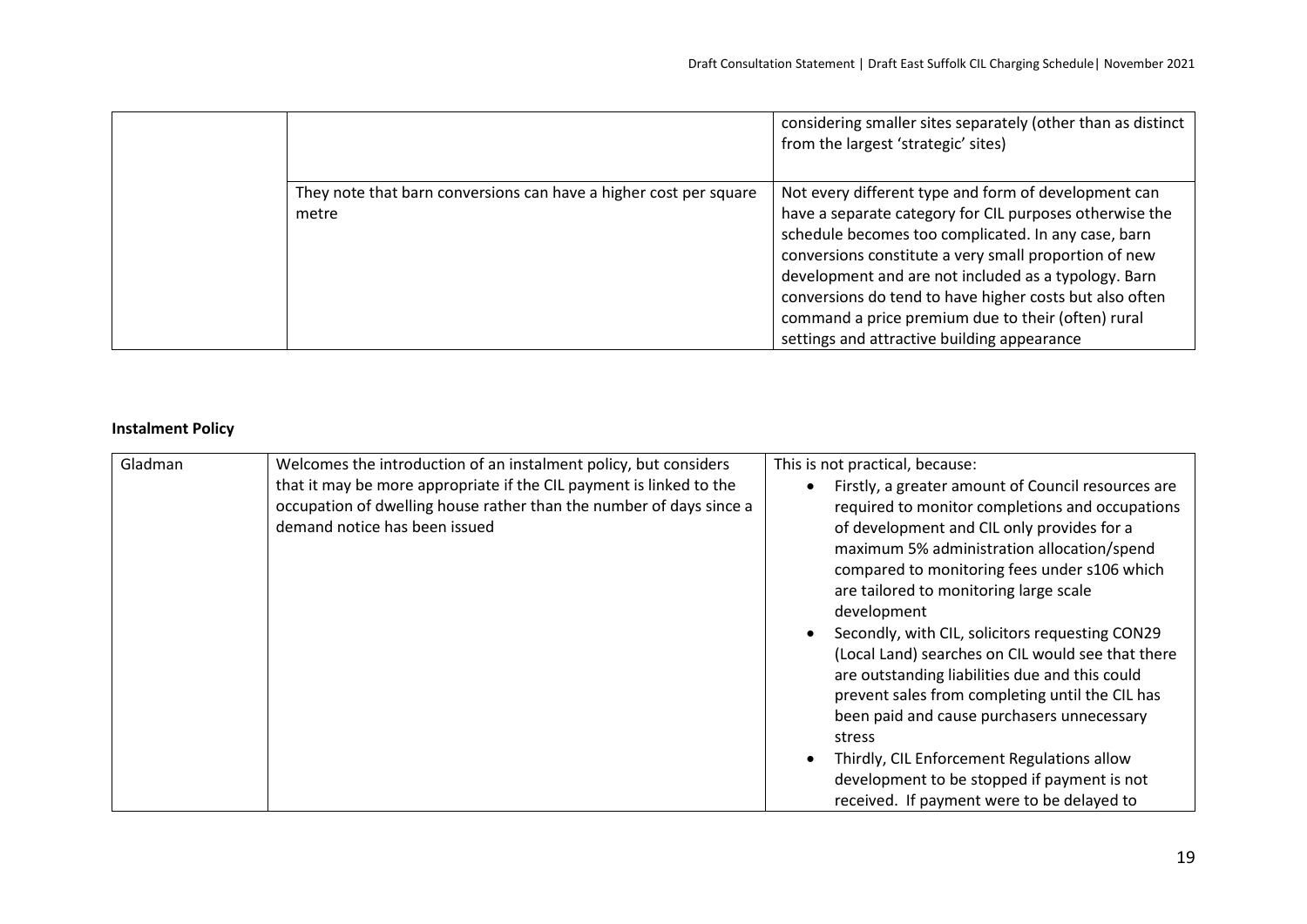|                                      |                                                                                                                                                                                                                                                                                                                                           | occupation there is limited options under CIL<br>enforcement regulations to manage debt recovery<br>where CIL liabilities are not paid<br>Fourthly, spending CIL is flexible and there are<br>likely to be circumstances where the delivery of<br>infrastructure will be required at the early part of<br>the delivery of the development. Timely receipt<br>of CIL through instalments is therefore necessary<br>Finally, CIL has been collected in East Suffolk since<br>2013/15; it is not new and developers should be<br>doing due diligence and understanding likely s106<br>and CIL contributions and making the necessary<br>financial planning and cash flow analysis to allow<br>for the instalments. Having instalments confirmed<br>and spread over a set period supports developers<br>in their cash flow planning |
|--------------------------------------|-------------------------------------------------------------------------------------------------------------------------------------------------------------------------------------------------------------------------------------------------------------------------------------------------------------------------------------------|---------------------------------------------------------------------------------------------------------------------------------------------------------------------------------------------------------------------------------------------------------------------------------------------------------------------------------------------------------------------------------------------------------------------------------------------------------------------------------------------------------------------------------------------------------------------------------------------------------------------------------------------------------------------------------------------------------------------------------------------------------------------------------------------------------------------------------|
|                                      | Inappropriate to set a new Instalment Policy based on a partial<br>understanding of infrastructure costs                                                                                                                                                                                                                                  | The Council's 2019-20 IFS sets out the infrastructure costs<br>to deliver the two Local Plans and the 2020-21 IFS will be<br>published before the end of 2021                                                                                                                                                                                                                                                                                                                                                                                                                                                                                                                                                                                                                                                                   |
| <b>Bidwells (Trinity</b><br>College) | Whilst it is recognised that it is proposed that the number of<br>instalments be increased, where CIL amounts are between £100,000<br>and £1m, the requirements to make all CIL payments within 540 days<br>(previously 780 days) is likely to have negative cashflow implications<br>and thus affect internal rate of return and margins | The draft Instalment Policy has been adjusted - Band 4<br>(four instalments up to 540 days) now covers CIL amounts<br>required from £100,001-£500,000, with amounts over<br>£500,000 now benefiting from five instalments, the last<br>730 days (24 months) from commencement. This therefore<br>benefits the very biggest schemes/phases whilst still<br>recognising the need to secure CIL as early as possible to<br>help contribute to infrastructure to support new<br>development                                                                                                                                                                                                                                                                                                                                         |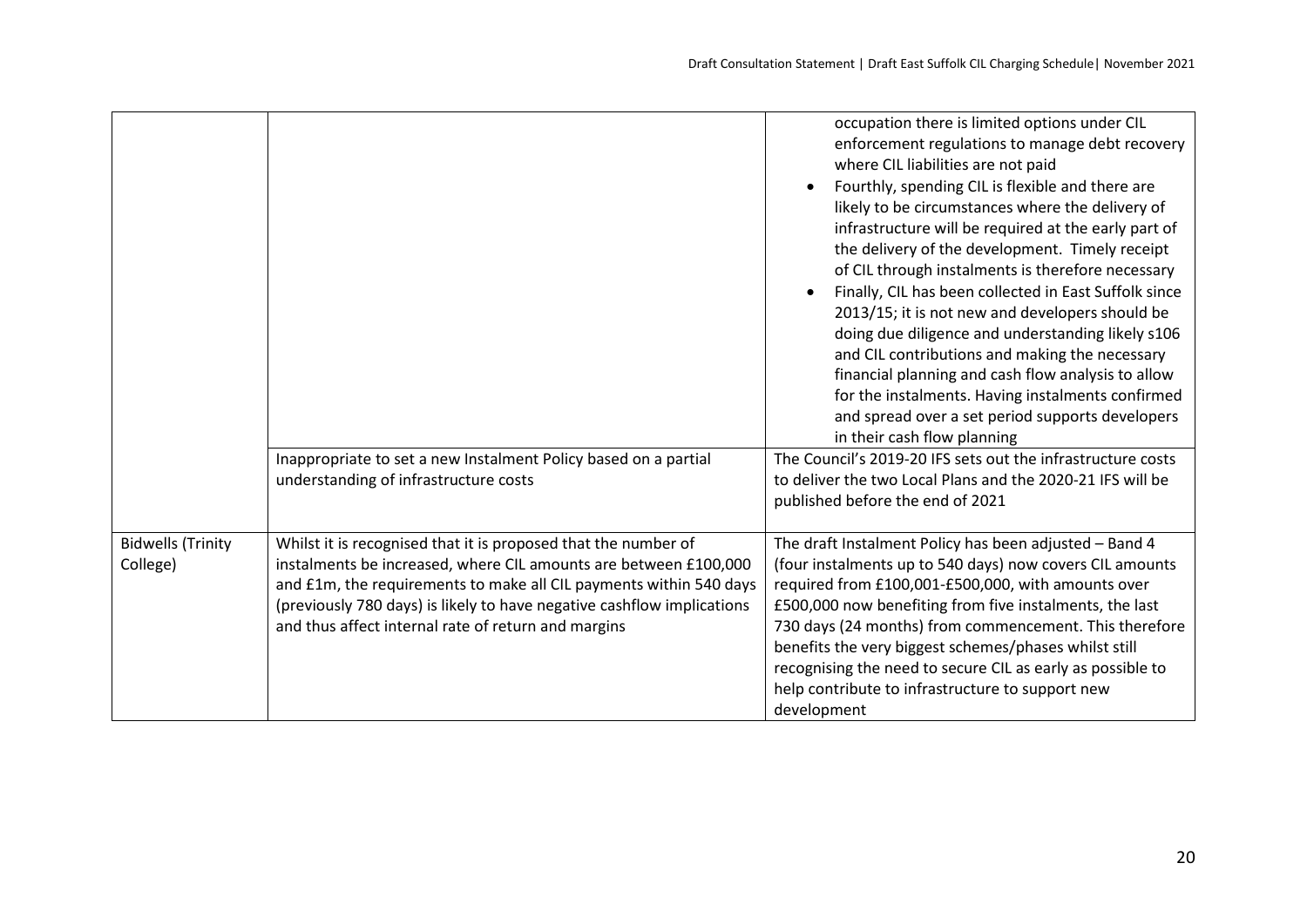## <span id="page-22-0"></span>Appendix 2: Consultation Bodies

The following organisations and groups were consulted during the preparation of the Draft East Suffolk CIL Charging Schedule:

- Elected members
- Town and Parish Councils
- Town and Parish Councils adjacent to East Suffolk
- Members of the public

#### **Specific consultation bodies**

- Babergh and Mid Suffolk District Council
- Broadland Housing Association
- Broads Authority
- EDF Energy Generation Ltd
- Environment Agency
- Essex & Suffolk Water
- Felixstowe Chamber of Commerce
- Flagship Housing Group
- Great Yarmouth Borough Council
- Greater Norwich Local Plan Team
- Green Print Forum (Mr Guy Ackers)
- Hastoe Housing Association
- Historic England
- Ipswich & East Suffolk CCG & West Suffolk CCG
- Ipswich Borough Council
- Mid Suffolk District Council
- N Power Renewables
- Natural England
- New Anglia Local Enterprise Partnership
- Norfolk Constabulary
- Norfolk County Council
- Orbit Homes
- Orwell Housing Association Ltd
- South Norfolk District Council
- Suffolk Constabulary
- Suffolk County Council
- Suffolk Housing Society
- Suffolk Police
- UK Power Networks
- Woodbridge Society
- Woodbridge Town Centre Management

#### **General consultation bodies**

- Aldeburgh Business Association
- Associated British Ports